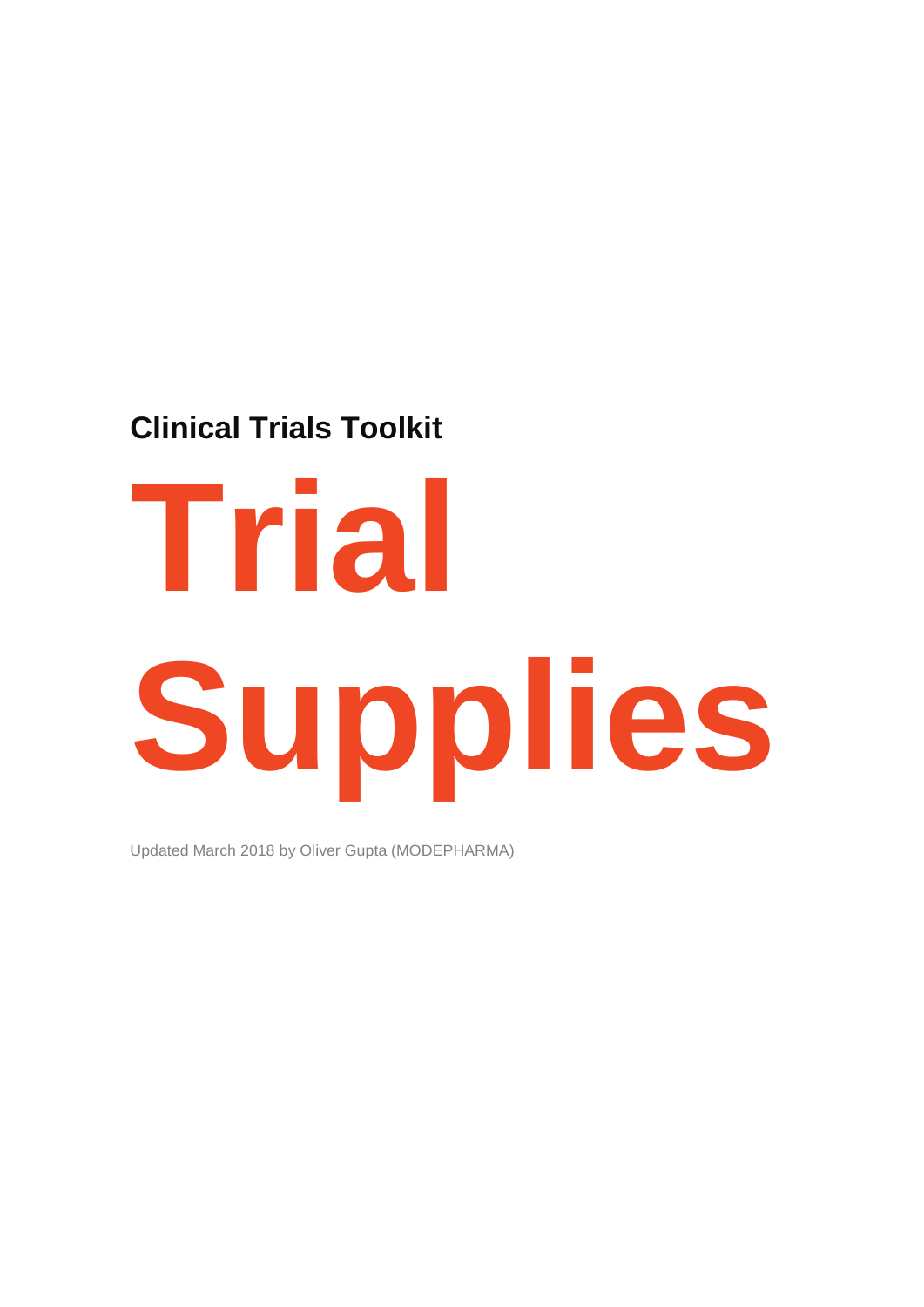# **Contents**

| Risk-Adapted Approaches to the Management of Clinical Trials of Investigational |  |
|---------------------------------------------------------------------------------|--|
| <b>Medicinal Products</b>                                                       |  |

*This MHRA document describes a risk-proportionate approach in the UK in applying the principles of GCP to the various types of clinical trials of investigational medicinal products, within the context of the current regulatory framework in the EU, to simplify the processes for initiating and conducting such trials*

| <b>Common IMP Challenges</b>                                                                                        |  |
|---------------------------------------------------------------------------------------------------------------------|--|
| Overview of common IMP-related challenges across initial stages of a clinical trial                                 |  |
| <b>Trial Supplies Checklist</b>                                                                                     |  |
| Checklist of key questions that must be considered when arranging trial supplies                                    |  |
| EU and UK Regulations Governing IMPs                                                                                |  |
| This section outlines the legislation that governs clinical trials as well as investigational<br>medicinal products |  |

#### **[Manufacture of Investigational Medicinal Products](#page-11-0) \_\_\_\_\_\_\_\_\_\_\_\_\_\_\_\_\_\_\_\_\_\_\_\_\_\_\_\_9**

*This section discusses key considerations concerning IMP manufacturing such as:*

- *Is it a Clinical Trial of a Medicinal Product?*
- *Is the Product an Investigational Medicinal Product (IMP) or a Non-Investigational Medicinal Product (NIMP)?*
- *IMPs Require Manufacturing Under MIA(IMP)*

|                                                                                                                                            | 12 |
|--------------------------------------------------------------------------------------------------------------------------------------------|----|
| Discussion on the requirements of Technical Agreements between the Sponsor and IMP<br>manufacturers                                        |    |
|                                                                                                                                            | 13 |
| Discussion on stability testing of IMPs used in clinical trials                                                                            |    |
|                                                                                                                                            | 15 |
| Discussion on the requirements of Investigational Medicinal Product Dossiers                                                               |    |
| Imports of IMPs from Non-EU/European Economic Area (EEA) Countries _________16                                                             |    |
| Discussion on the regulatory requirements for medication sourced from outside the EEA                                                      |    |
| Advanced Therapy Investigational Medicinal Products ____________________________                                                           | 17 |
| This guidance document addresses specific issues and responsibilities for clinical trials<br>involving advanced therapy medicinal products |    |
| Labelling of Investigational Medicinal Products ________________________________                                                           | 18 |
| Discussion on the labelling requirements for IMPs used in clinical                                                                         |    |
|                                                                                                                                            | 23 |
| Checklist for documents concerning IMPs to be included in the Trial Master File                                                            |    |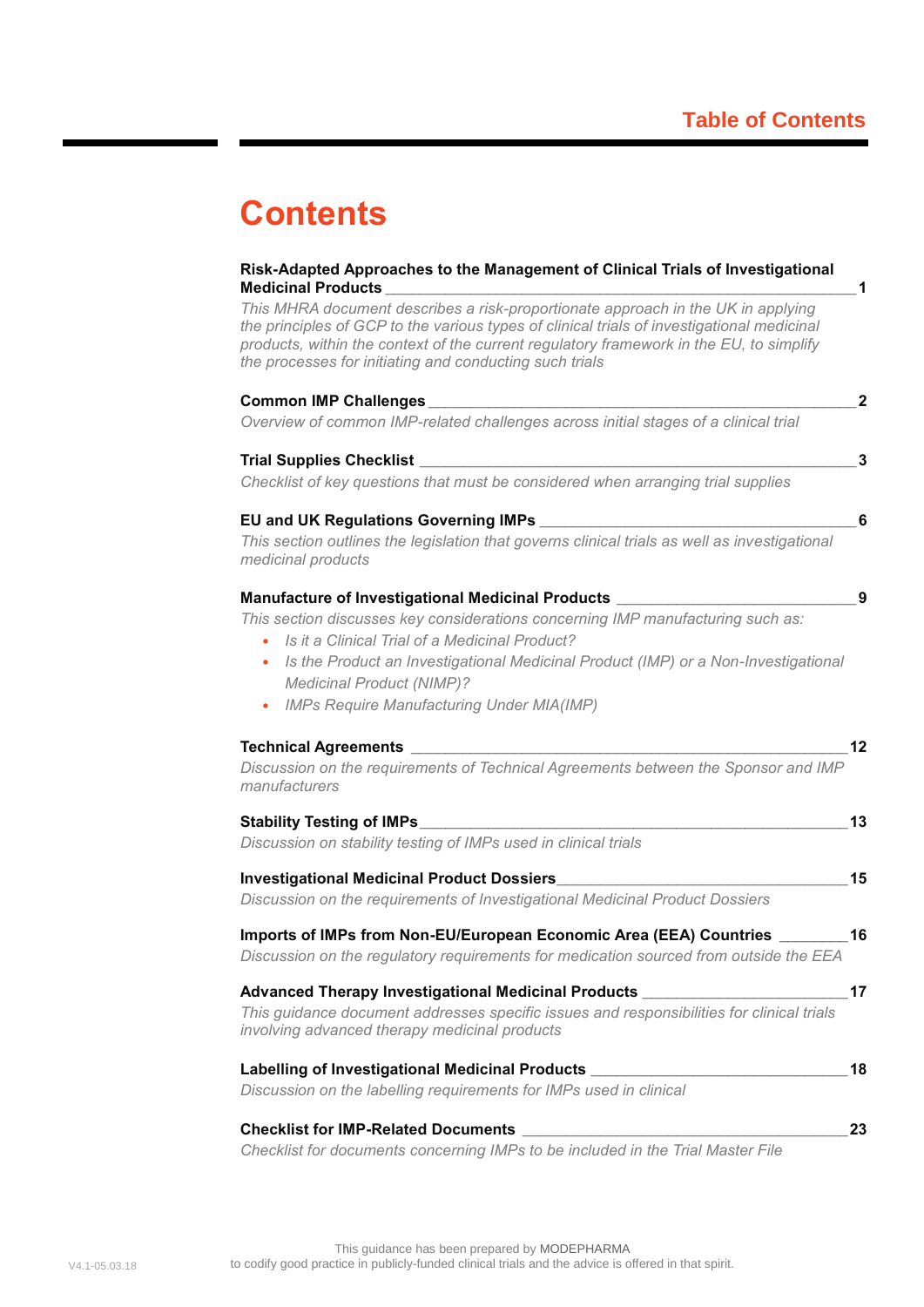## **Table of Contents**

| Checklist of Manufacturing Costs for Trial Supplies ____________________________                                                                                                          | 24 |
|-------------------------------------------------------------------------------------------------------------------------------------------------------------------------------------------|----|
| Checklist of common costs involved in arranging trial supplies                                                                                                                            |    |
|                                                                                                                                                                                           | 25 |
| Guidance on VAT applicability for clinical trial supplies                                                                                                                                 |    |
| Distinguishing Between Pharmacy's GCP and GMP Responsibilities ________                                                                                                                   | 26 |
| Guidance addressing the distinction between GCP and GMP responsibilities that must be<br>undertaken by pharmacies involved in a clinical trial                                            |    |
| Working with Pharmacy Services ___________________________                                                                                                                                | 27 |
| Various practice guidance on pharmacy services for clinical trials intended to help<br>researchers work smoothly with pharmacy departments to manage on-site clinical trial<br>medication |    |
|                                                                                                                                                                                           | 28 |
| Frequently asked questions about IMPs as answered by the European Commission, MHRA                                                                                                        |    |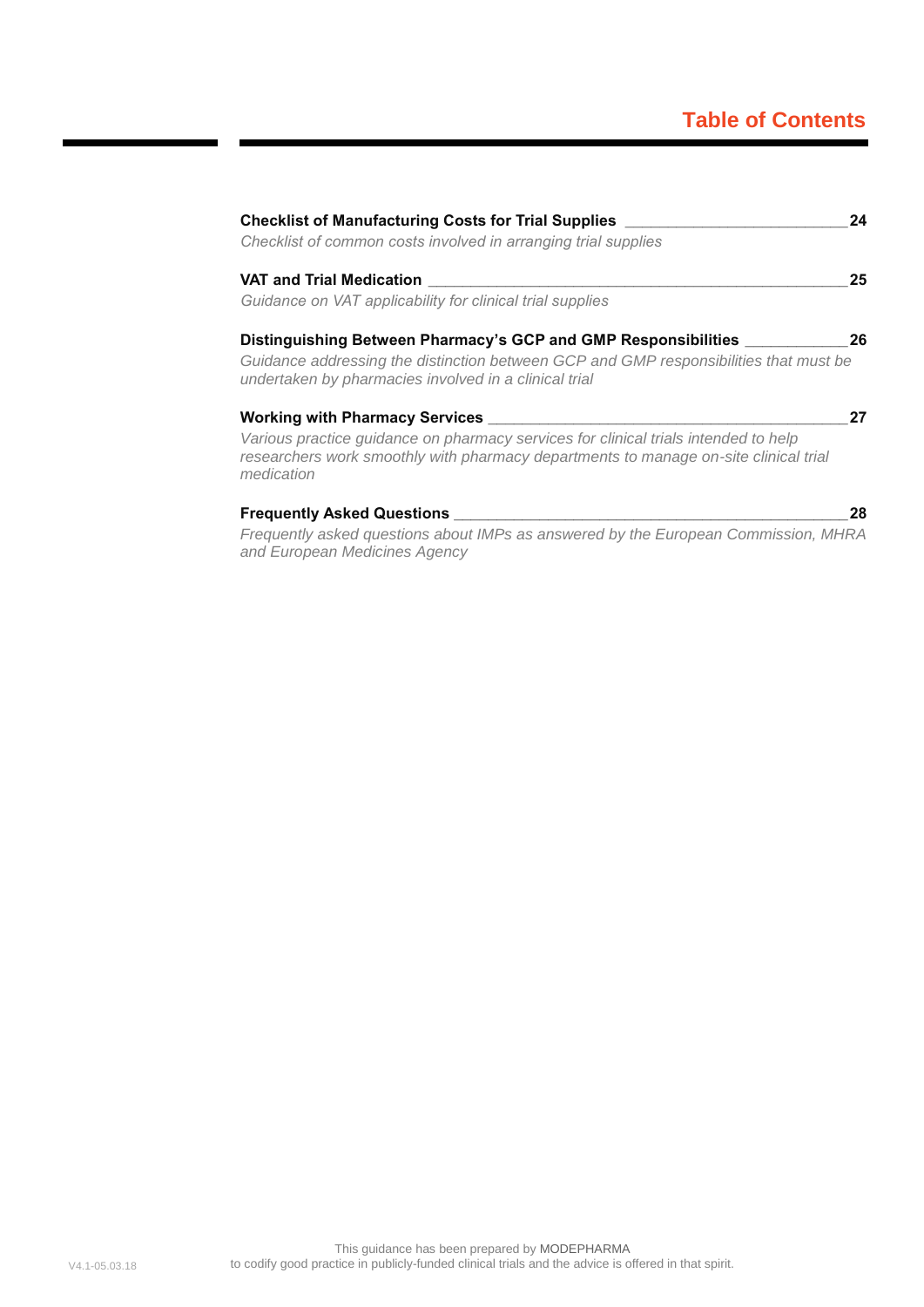# <span id="page-3-0"></span>**Risk-Adapted Approaches to the Management of Clinical Trials of Investigational Medicinal Products**

Since 2011 the concept of risk-adapted approaches to clinical trials was implemented by the MHRA for UK trials ('notification scheme').

This scheme presents a risk-proportionate approach in applying the principles of GCP to the various types of clinical trials of investigational medicinal products, within the context of the current regulatory framework in the EU, to simplify the processes for initiating and conducting such trials.

The risk-adapted approach relies on a risk-stratification in relation to how much is known about the medicine(s) being investigated. Categorising the risk associated with the IMP allows for several risk adaptations within the scope of the Clinical Trials Directive. For lower-risk trials, this simplifies the requirements for both obtaining regulatory approvals and conducting the trial. Specifically, the following requirements concerning IMPs are impacted:

- Application for clinical trial authorisation
- IMP Dossier
- Good Manufacturing Practice (GMP) compliance
- Labelling of trial drugs
- IMP management (tracking, accountability and storage)

Sponsors may in the first instance use this guidance to carry out a risk assessment based on the potential risks associated with the IMP.

The full guidance on risk-adapted approaches to the management of clinical trials of investigational medical products can be accessed online:

*[https://www.gov.uk/government/uploads/system/uploads/attachment\\_data/file/343677/Risk](https://www.gov.uk/government/uploads/system/uploads/attachment_data/file/343677/Risk-adapted_approaches_to_the_management_of_clinical_trials_of_investigational_medicinal_products.pdf)[adapted\\_approaches\\_to\\_the\\_management\\_of\\_clinical\\_trials\\_of\\_investigational\\_medicinal\\_](https://www.gov.uk/government/uploads/system/uploads/attachment_data/file/343677/Risk-adapted_approaches_to_the_management_of_clinical_trials_of_investigational_medicinal_products.pdf) [products.pdf](https://www.gov.uk/government/uploads/system/uploads/attachment_data/file/343677/Risk-adapted_approaches_to_the_management_of_clinical_trials_of_investigational_medicinal_products.pdf)*

FAQs and real life examples of risk assessments can also be viewed and discussed on the GCP Forum (a tool created by the MHRA to help all those involved in the conduct of clinical trials of Investigational Medicinal Products to comply with the clinical trials legislation and GCP requirements):

*[http://forums.mhra.gov.uk/forumdisplay.php?1-Good-Clinical-Practice-\(GCP\)](http://forums.mhra.gov.uk/forumdisplay.php?1-Good-Clinical-Practice-(GCP))*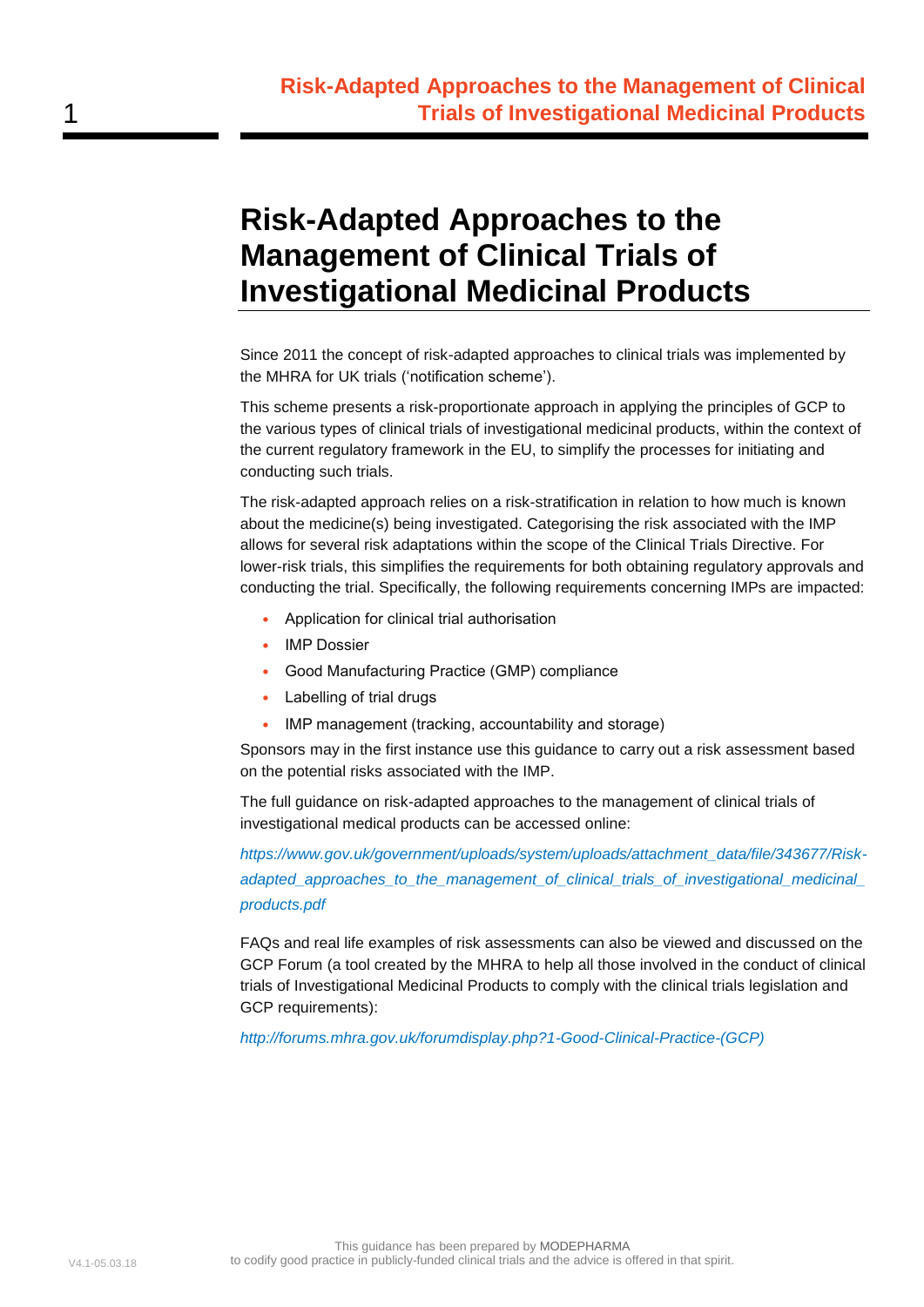# <span id="page-4-0"></span>**Common IMP Challenges**

The following highlights some common IMP-related challenges seen across the initial stages of a clinical trial lifecycle. These challenges can be avoided with diligent planning and awareness of the underlying issues.

**CHALLENGE COMMON RISKS PROTOCOL DEVELOPMENT PHASE** • Insufficient consideration of patient population factors • Sub-optimal choice of active/placebo dosage forms • Lack of awareness on regulatory requirements for IMP manufacturing • Inaccurate budgeting of IMP costs • Non-compliance or high withdrawal rate • Poor trial design / wastage of drug • Regulatory approval delayed/failed • Insufficient funding for the trial to continue **TRIAL SETUP PHASE** • Little or no experience with contract manufacturers • Hidden costs in quotes making them difficult to interpret and compare • Incomplete and/or poorly understood manufacturing specifications • Missing Quality Technical Agreements • Inadequate project planning Poor IMP quality and design • Paying more than expected • Sponsor's responsibilities not adequately covered • Manufacturing delays **TRIAL IMPLEMENTATION PHASE** • Insufficient blinding of IMPs • Inadequate labelling of IMPs • Poor quality IMP and packaging • Inappropriate supply chain or processes • IMP adversely affected during storage and transport • Failure to monitor product quality issues including recalls Credibility of results Patient safety risk/regulatory non-compliance • Interruption to treatment Patient loss of confidence and drop-outs • Early trial stop by Sponsor or Competent Authority

*Use the "Trial Supplies Checklist" in this document as an introduction to arranging trial supplies*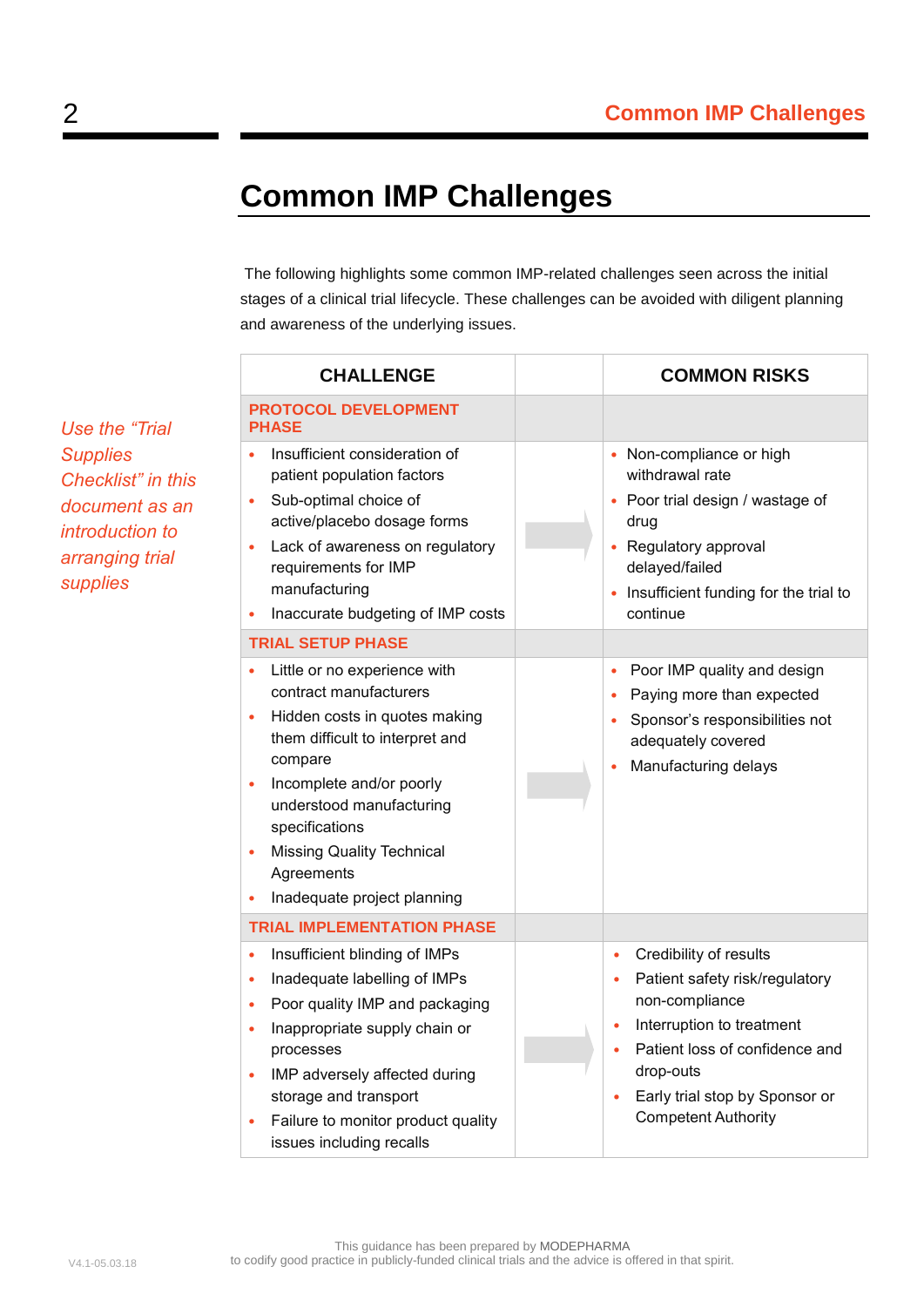# <span id="page-5-0"></span>**Trial Supplies Checklist**

This checklist highlights key questions that must be considered when arranging trial supplies. The objective is to consider as many of these as early as possible to (a) establish the most optimal trial medication solution and (b) avoid funding shortfalls during the conduct of the trial.

#### **(A) REGULATORY CONSIDERATIONS:**

#### **Is it a Clinical Trial of a medicinal product?**

- Does the study fall under the Clinical Trials Directive?
- Is the Product an Investigational Medicinal Product (IMP) or a Non-Investigational Medicinal Product (NIMP)?
- Can the reduced requirements from the MRC/DH/MHRA Joint Project on riskadapted approaches to the management of clinical trials of IMPs apply?

#### **Does the trial involve multiple countries?**

• What are country-specific IMP requirements?

#### **(B) PRODUCT CONSIDERATIONS:**

#### **What medicinal products and dosage form will be used?**

- Existing commercial products with marketing authorisations in a European Union Member State?
- Commercial product with marketing authorisation in non-EU country?
- Novel substances and products (new product)?
- Placebos (new product) required?

#### **Source of products?**

- Sourced directly from Marketing Authorisation holder?
- Purchased via commercial wholesale/hospital channels?
- New manufacture via one or more contract manufacturers?
- Imported from a non-EU country?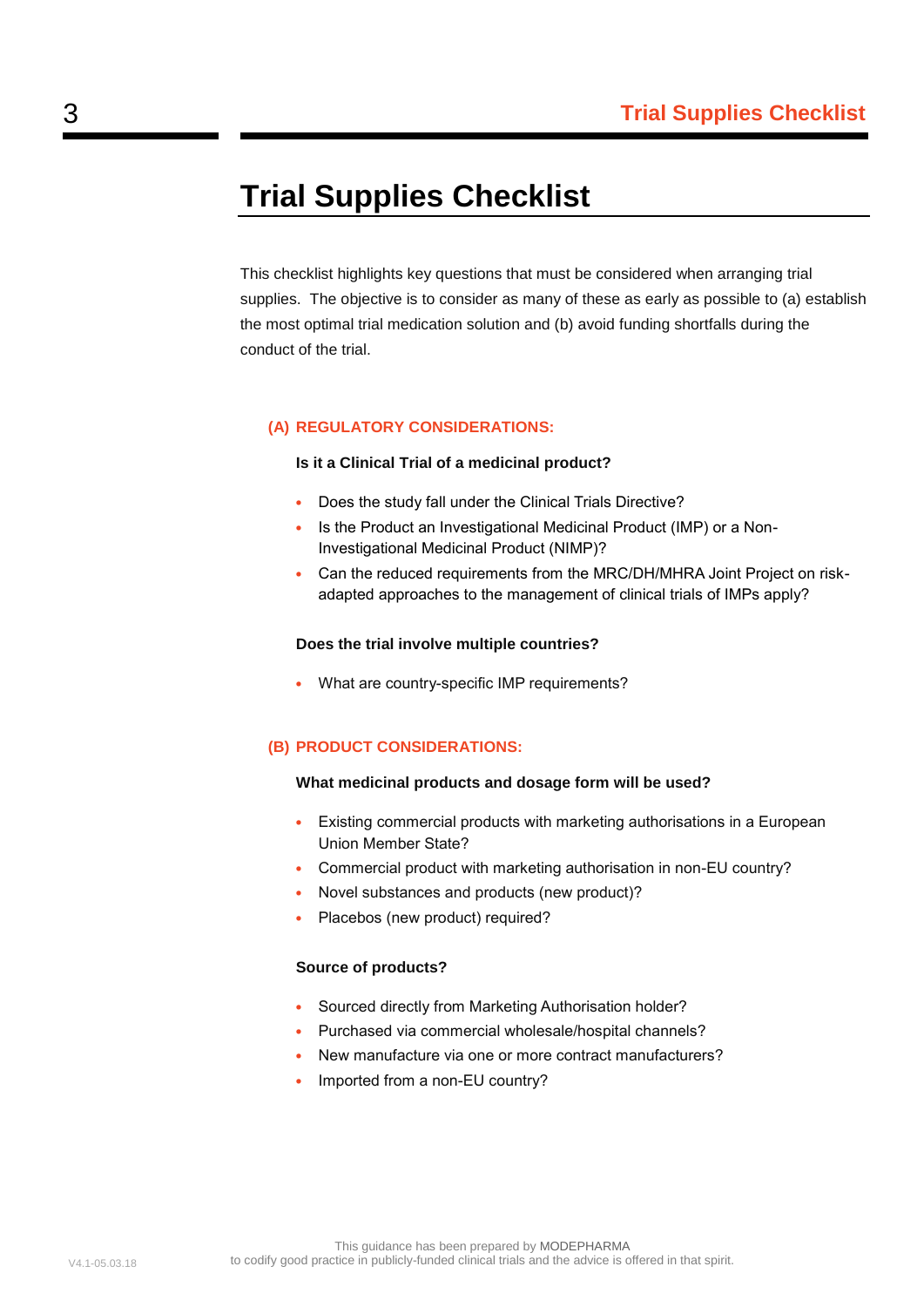#### **What is the approach to blinding?**

- How will comparator products including placebos be made to match in appearance, packaging and labelling?
- Is the blinding approach suitable for the trial's patient population?
- What are the randomisation arrangements?
- What are the emergency unblinding arrangements?

#### **(C) GMP MANUFACTURE CONSIDERATIONS:**

#### **Is IMP manufacture<sup>1</sup> required?**

- Where will manufacturing of IMP take place?
- Can Regulation 37 in Statutory Instrument 2004/103 for "assembly" work be applied?

#### **What pharmaceutical development work is required?**

- Development of blinded products?
- Analytical method development and validation?
- Stability testing to establish shelf-life?

## **Where will the products be manufactured and/or where will the products be released for clinical trial use?**

- Are all IMPs including placebos manufactured by a MIA(IMP) holder?
- How will Sponsor assess that manufacturer is suitable for the planned works?
- Will the manufacturer of the marketed product provide the placebo or is placebo manufacture required?
- Is the placebo identical in appearance and packaging?
- In the case of non-EU imports, is an audit necessary?
- What analytical work is required for QP release?

#### **CTA application manufacturing information available?**

- Has the final QP releasing site in the EU been selected?
- IMPD: Full/simplified required or will the SmPC suffice?

-

<sup>1</sup> Manufacture in relation to an investigational medicinal product, includes any process carried out in the course of making the product (including repackaging and labelling), but does not include dissolving or dispersing the product in, or diluting it or mixing it with, some other substance used as a vehicle for the purposes of administering it.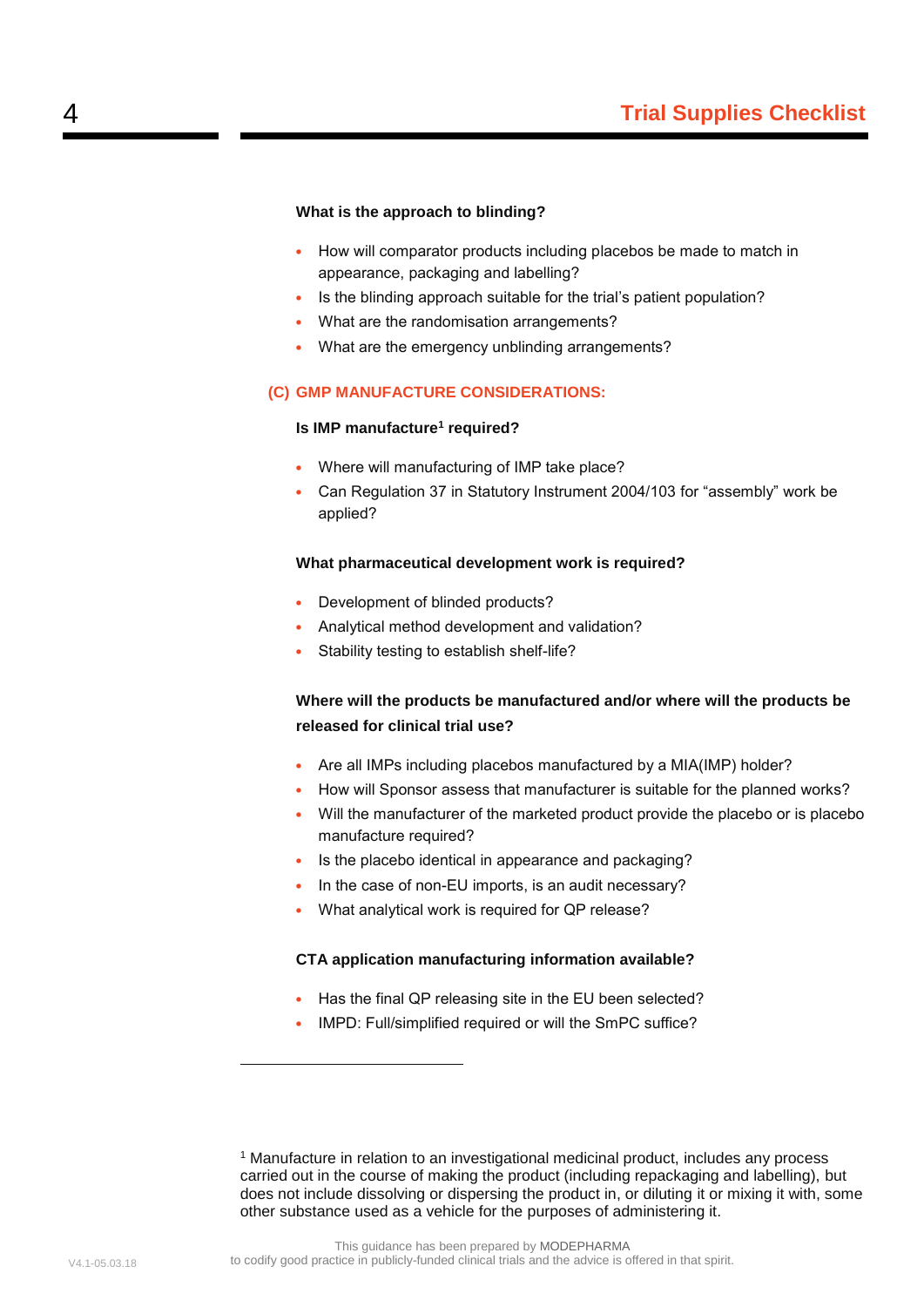- Labelling requirements fulfilled?
- Shelf-life: Is sufficient data available for the IMP in its final packaging to justify the proposed shelf-life or is a stability study required?

## **Standards, specifications and manufacturing scope agreed with the manufacturer?**

- Blinded product specifications agreed?
- Agreement on number of manufacturing campaigns required to cover the duration of the trial agreed under consideration of the product shelf lives?
- Manufacturing scope and timeline agreed?
- Technical Agreement (table of responsibilities) agreed?

#### **Documentation requirements?**

• Documentation system for full IMP accountability in place?

#### **Storage and distribution arrangements considered?**

- Who will undertake storage of trial supplies and patient returns?
- Under what temperature conditions will IMP be stored and distributed?
- Will shipments be temperature monitored?
- What happens in the case of temperature deviations during storage and/or transport?
- Has this cost been considered for the duration of the trial?
- Where will reconciliation and destruction be performed?

#### **(D) COSTING CONSIDERATIONS:**

#### **Have all IMP-related costs been considered?**

- Regulatory costs?
- IMP sourcing, manufacturing, storage, distribution, returns and destruction costs?
- Is VAT applicable?
- Dispensing costs?
- Prescription charge applicability?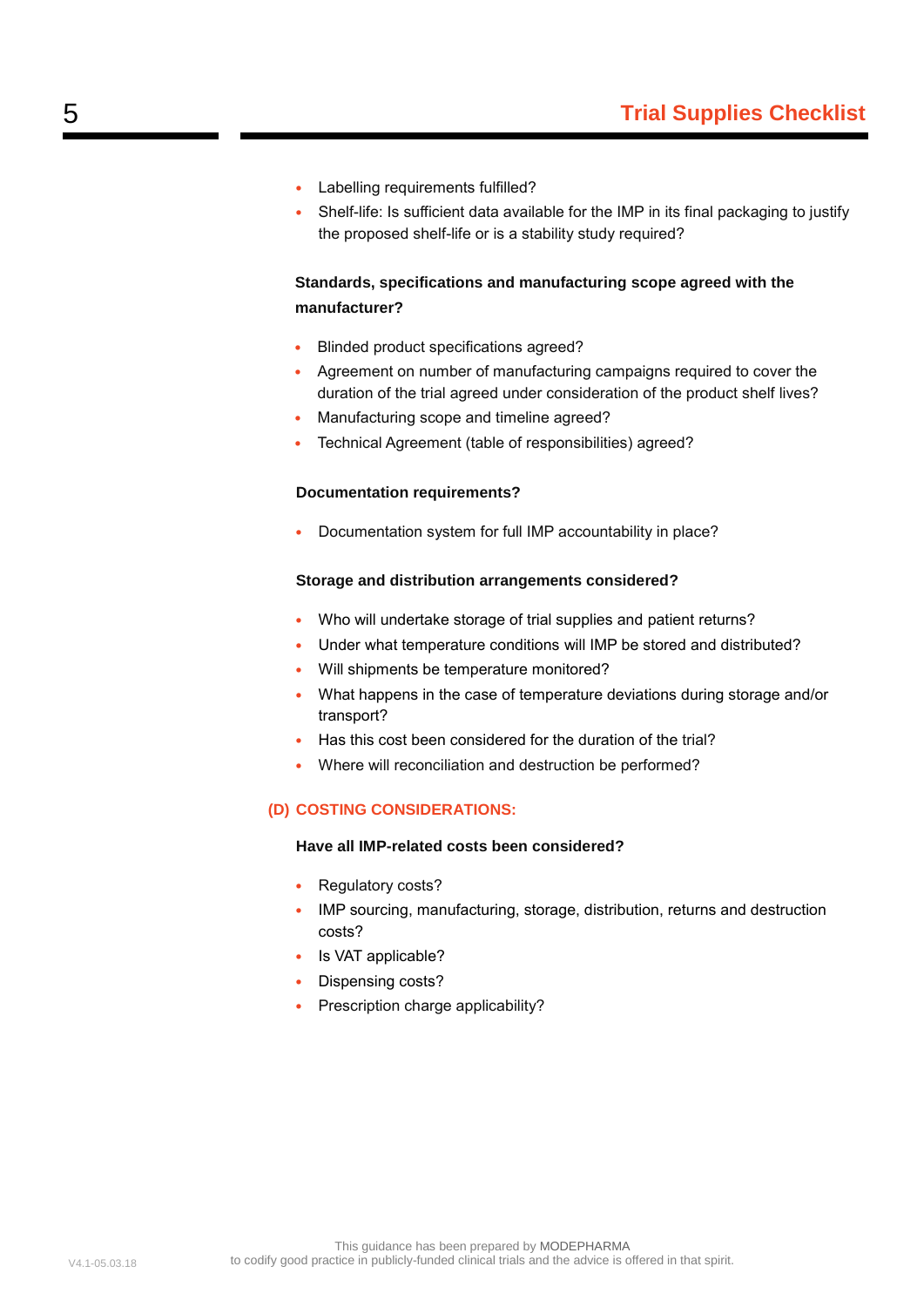## <span id="page-8-0"></span>**EU and UK Regulations Governing IMPs**

Clinical trials are investigations in humans intended to discover or verify the effects of one or more investigational medicinal products ("IMPs"). The following summarises the EU and UK regulations as well as practical guidance relating to IMPs:

#### **EU Directives concerning IMPs:**

- **Clinical Trials Directive:** Requirements for the conduct of clinical trials in the EU are provided for in "Directive 2001/20/EC of the European Parliament and of the Council of 4 April 2001 on the approximation of the laws, regulations and administrative provisions of the Member States relating to the implementation of good clinical practice in the conduct of clinical trials on medicinal products for human use" ("the Clinical Trials Directive"). According to the Clinical Trials directive, the principles of Good Manufacturing Practice (GMP) should be applied to investigational medicinal products:
	- Article 9: conduct of a clinical study subject to ethical evaluation and authorisation
	- Article 13: manufacture and import of IMPs subject to holding of an authorisation *[https://ec.europa.eu/health//sites/health/files/files/eudralex/vol-](https://ec.europa.eu/health/sites/health/files/files/eudralex/vol-1/dir_2001_20/dir_2001_20_en.pdf)*

## *[1/dir\\_2001\\_20/dir\\_2001\\_20\\_en.pdf](https://ec.europa.eu/health/sites/health/files/files/eudralex/vol-1/dir_2001_20/dir_2001_20_en.pdf)*

**Clinical Trials Regulation:** The Clinical Trials Regulation (EU) No 536/2014 is set to replace the Clinical Trials Directive 2001/20/EC once it comes into application. The Regulation will ensure a greater level of harmonisation of the rules for conducting clinical trials throughout the EU. It introduces an authorisation procedure based on a single submission via a single EU portal, an assessment procedure leading to a single decision, rules on the protection of subjects and informed consent, and transparency requirements.

Although the Regulation entered into force on 16 June 2014 the timing of its application depends on the development of a fully functional EU clinical trials portal and database, which will be confirmed by an independent audit. The Regulation becomes applicable six months after the European Commission publishes a notice of this confirmation. The entry into application of the Regulation is currently estimated to occur in 2019. **Until the new Regulation will become applicable, all clinical trials performed in the European Union are required to be conducted in accordance with the Clinical Trials Directive.** 

#### *[https://ec.europa.eu/health//sites/health/files/files/eudralex/vol-](https://ec.europa.eu/health/sites/health/files/files/eudralex/vol-1/reg_2014_536/reg_2014_536_en.pdf)[1/reg\\_2014\\_536/reg\\_2014\\_536\\_en.pdf](https://ec.europa.eu/health/sites/health/files/files/eudralex/vol-1/reg_2014_536/reg_2014_536_en.pdf)*

• **GCP Directive 2005/28/EC:** Additional principles and detailed guidelines with regards to IMPs are specified to verify compliance of clinical trials with the Clinical Trials Directive 2001/20/EC

Article 10: requirements for obtaining the manufacturing / import authorisation

*[https://ec.europa.eu/health/sites/health/files/files/eudralex/vol-](https://ec.europa.eu/health/sites/health/files/files/eudralex/vol-1/dir_2005_28/dir_2005_28_en.pdf)[1/dir\\_2005\\_28/dir\\_2005\\_28\\_en.pdf](https://ec.europa.eu/health/sites/health/files/files/eudralex/vol-1/dir_2005_28/dir_2005_28_en.pdf)*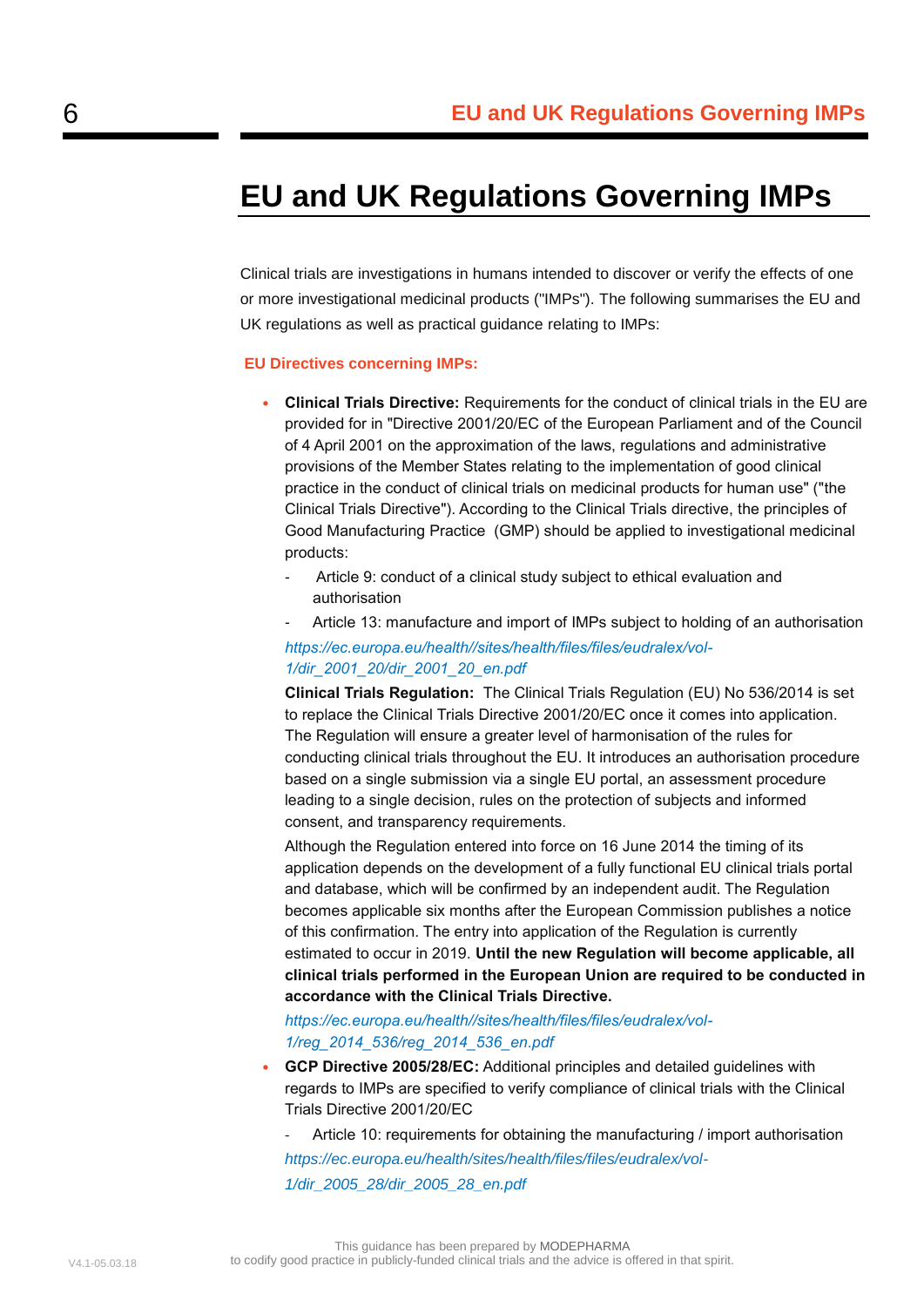• **GMP Directive 2003/94/EC:** Replaces original GMP Directive 91/356/EEC *[https://ec.europa.eu/health/documents/eudralex/vol-4\\_en](https://ec.europa.eu/health/documents/eudralex/vol-4_en)*

#### **Transposed into Member State Laws:**

- UK: Statutory Instrument 2004/1031: The Medicines for Human Use (Clinical Trials) Regulations 2004 and its amendments *[http://www.legislation.gov.uk/uksi/2004/1031/pdfs/uksi\\_20041031\\_en.pdf](http://www.legislation.gov.uk/uksi/2004/1031/pdfs/uksi_20041031_en.pdf)*
- Rest of EU: despite EU harmonisation differences remain between Member States in clinical trial requirements. It is advised to refer to each Member State's Competent Authority for the most up-to-date legislation.

The following website lists national competent authorities of the Member States of the European Union (EU) and the European Economic Area (EEA) responsible for human medicines:

*[http://www.ema.europa.eu/ema/index.jsp?curl=pages/medicines/general/general\\_co](http://www.ema.europa.eu/ema/index.jsp?curl=pages/medicines/general/general_content_000155.jsp) [ntent\\_000155.jsp](http://www.ema.europa.eu/ema/index.jsp?curl=pages/medicines/general/general_content_000155.jsp)*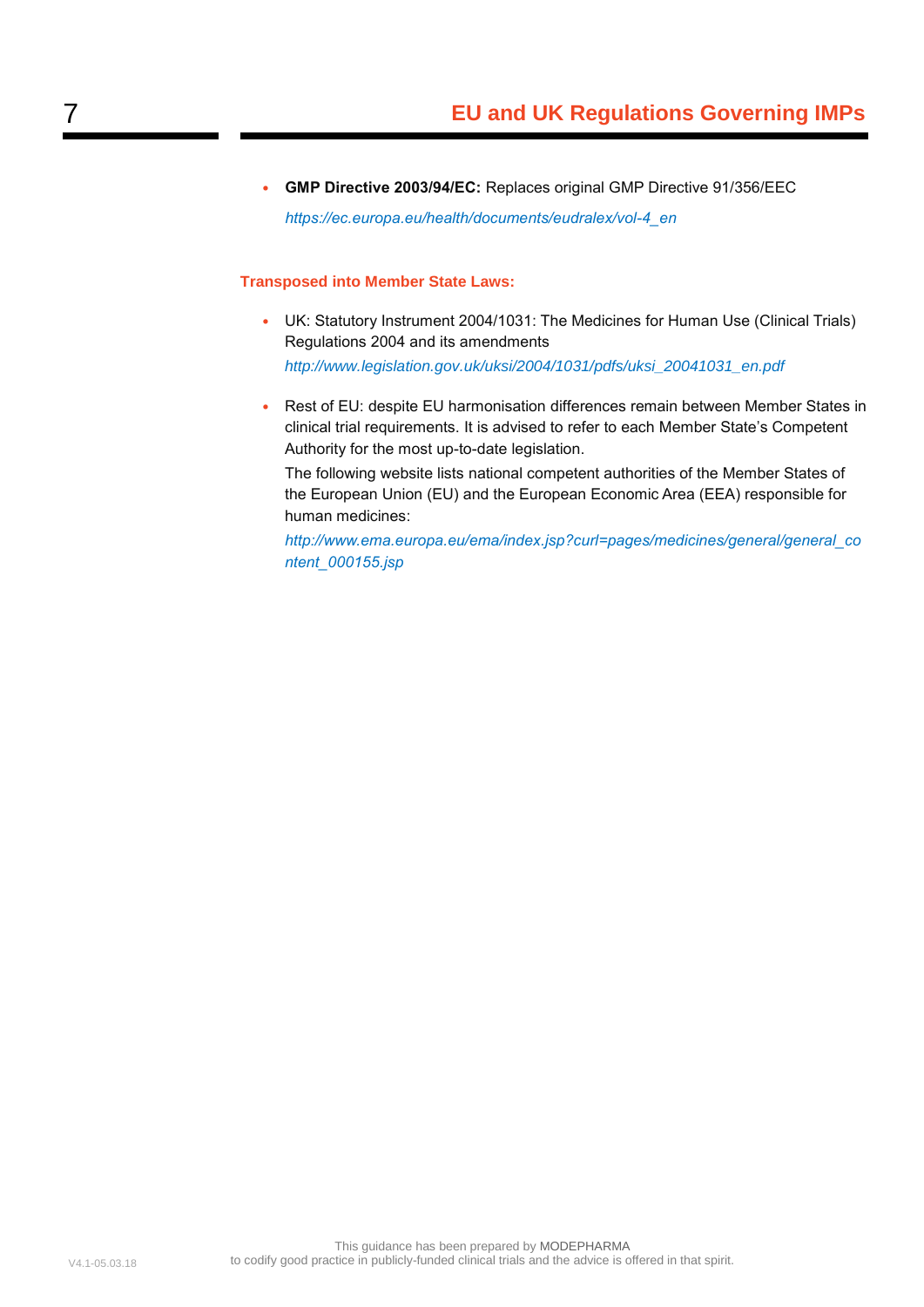#### **Detailed guidance on the manufacture and import of IMPs:**

- GCP: ICH Guidelines for GCP *[http://eur](http://eur-lex.europa.eu/LexUriServ/LexUriServ.do?uri=OJ:L:2005:091:0013:0019:en:PDF)[lex.europa.eu/LexUriServ/LexUriServ.do?uri=OJ:L:2005:091:0013:0019:en:PDF](http://eur-lex.europa.eu/LexUriServ/LexUriServ.do?uri=OJ:L:2005:091:0013:0019:en:PDF)*
- GMP: EudraLex Vol 4 (EU GMP Guide aka "Orange Guide")
	- Part I (Finished Products) + Annex 13 (IMPs)
	- Part II Section 19 (APIs for Use in Clinical Trials)
	- Other Annexes as applicable (e.g. Annex 1 for Steriles, Annex 2 for Biologicals etc.)

Whereas GMP is compulsory in the EU due to the Directives and national laws, the Rules set out in the EU/Orange Guide are a guide only and they are more general rather than specific and are intended to set an objective which the manufacturer must achieve.

Of this guide, Annex 13 of EudraLex Vol 4 is the most important to consider for IMP trials containing detailed guidance on good manufacturing practices in relation to the manufacture of IMPs.

• GMP: EudraLex Vol 10 (Clinical trials – Notice to applicants) is based on the corresponding Directives (2001/20/EC, 2005/28/EC, 2003/94/EC) and summarises existing GCP and GMP guidelines/guidances.

*[https://ec.europa.eu/health/documents/eudralex\\_en](https://ec.europa.eu/health/documents/eudralex_en)*

• MHRA guidance on risk-adapted approaches to the management of clinical trials of IMPs:

*[https://www.gov.uk/government/uploads/system/uploads/attachment\\_data/file/34367](https://www.gov.uk/government/uploads/system/uploads/attachment_data/file/343677/Risk-adapted_approaches_to_the_management_of_clinical_trials_of_investigational_medicinal_products.pdf) [7/Risk-](https://www.gov.uk/government/uploads/system/uploads/attachment_data/file/343677/Risk-adapted_approaches_to_the_management_of_clinical_trials_of_investigational_medicinal_products.pdf)*

*[adapted\\_approaches\\_to\\_the\\_management\\_of\\_clinical\\_trials\\_of\\_investigational\\_med](https://www.gov.uk/government/uploads/system/uploads/attachment_data/file/343677/Risk-adapted_approaches_to_the_management_of_clinical_trials_of_investigational_medicinal_products.pdf) [icinal\\_products.pdf](https://www.gov.uk/government/uploads/system/uploads/attachment_data/file/343677/Risk-adapted_approaches_to_the_management_of_clinical_trials_of_investigational_medicinal_products.pdf)*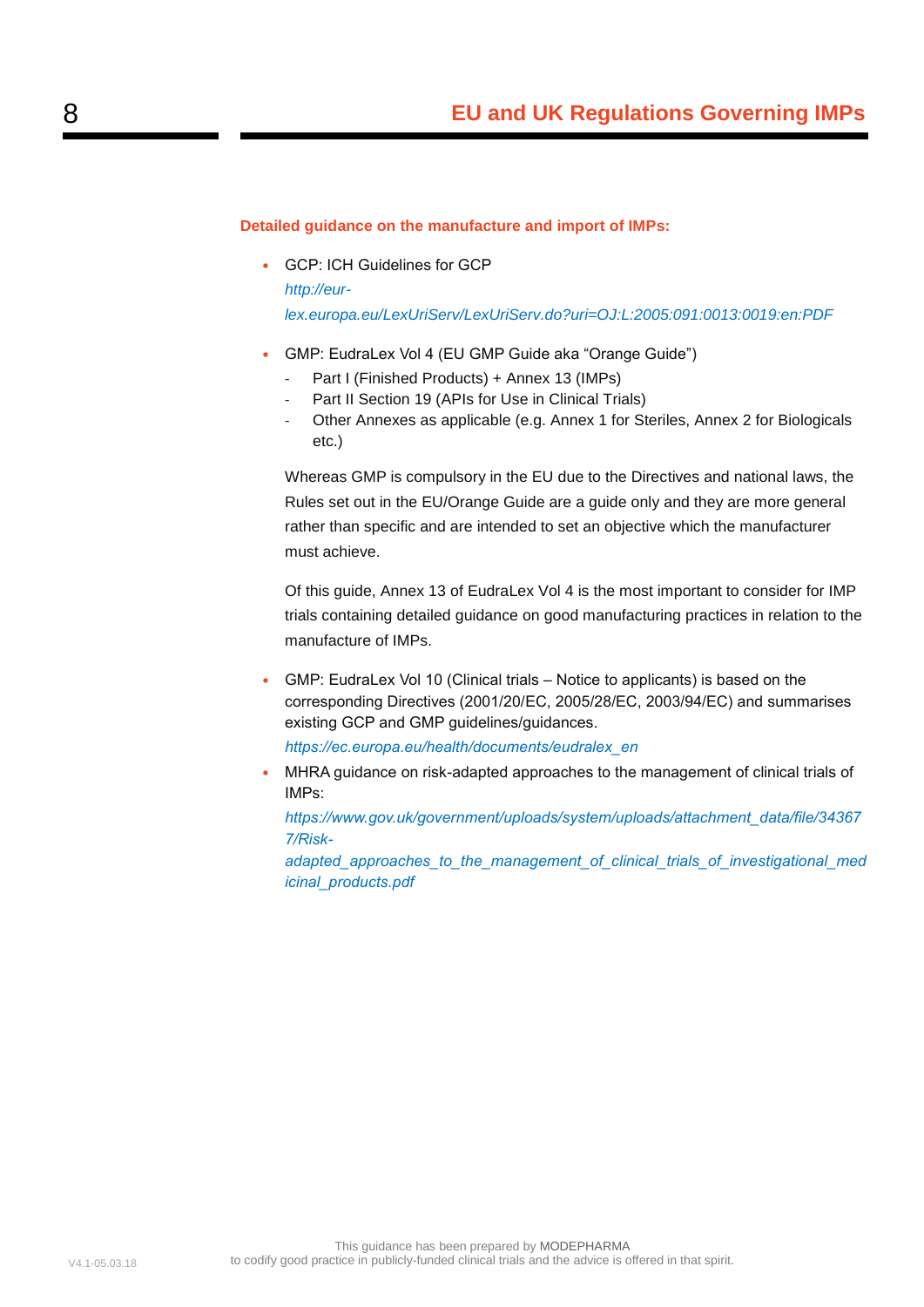# <span id="page-11-0"></span>**Manufacture of Investigational Medicinal Products**

## **Is it a Clinical Trial of a Medicinal Product?**

To find out if a study needs MHRA authorization use the MHRA's online algorithm 'Is it a clinical trial of a medicinal product?':

*[https://www.gov.uk/government/uploads/system/uploads/attachment\\_data/file/317952/Algot](https://www.gov.uk/government/uploads/system/uploads/attachment_data/file/317952/Algothrim.pdf) [hrim.pdf](https://www.gov.uk/government/uploads/system/uploads/attachment_data/file/317952/Algothrim.pdf)*

If, after using the algorithm, you are still unsure whether or not the clinical study is covered by the Directive then send an email to the clinical trial helpline (e-mail: *<mailto:clintrialhelpline@mhra.gov.uk>*) marked 'Scope - protocol review' followed by the short study title in the subject line and request an opinion on the status of the study. A copy of the protocol should be provided with the request. Where possible, the MHRA responds to such queries within seven days.

Additional information is available on the MHRA website:

*<https://www.gov.uk/guidance/clinical-trials-for-medicines-apply-for-authorisation-in-the-uk>*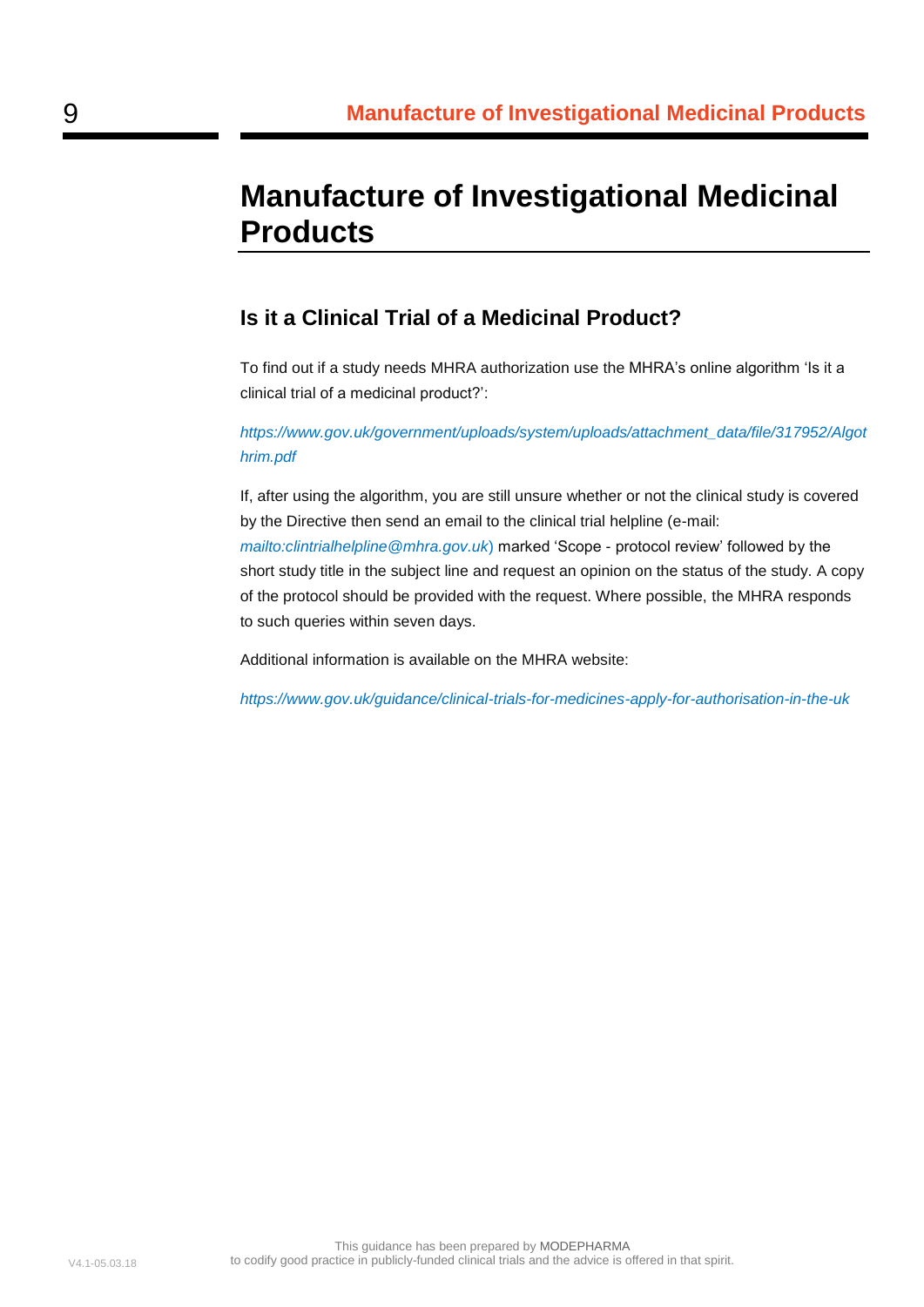## **Is the Product an Investigational Medicinal Product (IMP) or a Non-Investigational Medicinal Product (NIMP)?**

Article 2(d) of the Directive 2001/20/EC defines an "investigational medicinal product" as:

- "A pharmaceutical form of an **active substance** or **placebo** being tested or used as a reference in a clinical trial,
- including products already with a marketing authorisation but
	- used or assembled (formulated or packaged) in a way different from the authorised form,
	- or when used for an unauthorised indication,
	- or when used to gain further information about the authorised form."

Some clinical trial protocols require the use of Non Investigational Medicinal Products (NIMPs) such as support or escape medication for preventive, diagnostic or therapeutic reasons and/or needed to ensure that adequate medical care is provided for the subject. They may also be used in accordance with the protocol to induce a physiological response. These products do not fall within the definition of investigational medicinal products in the Directive and may be supplied by the sponsor. The sponsor should provide details of these NIMPs and their proposed use in the trial protocol and ensure that they are of the necessary quality for human use after seeking advice and/or involvement of a Qualified Person where appropriate. The decision as to whether a product is an IMP or a NIMP depends on the product being used and the design of the study. Further guidance on NIMPs is available here:

*[http://ec.europa.eu/health/files/eudralex/vol-10/imp\\_03-2011.pdf](http://ec.europa.eu/health/files/eudralex/vol-10/imp_03-2011.pdf)*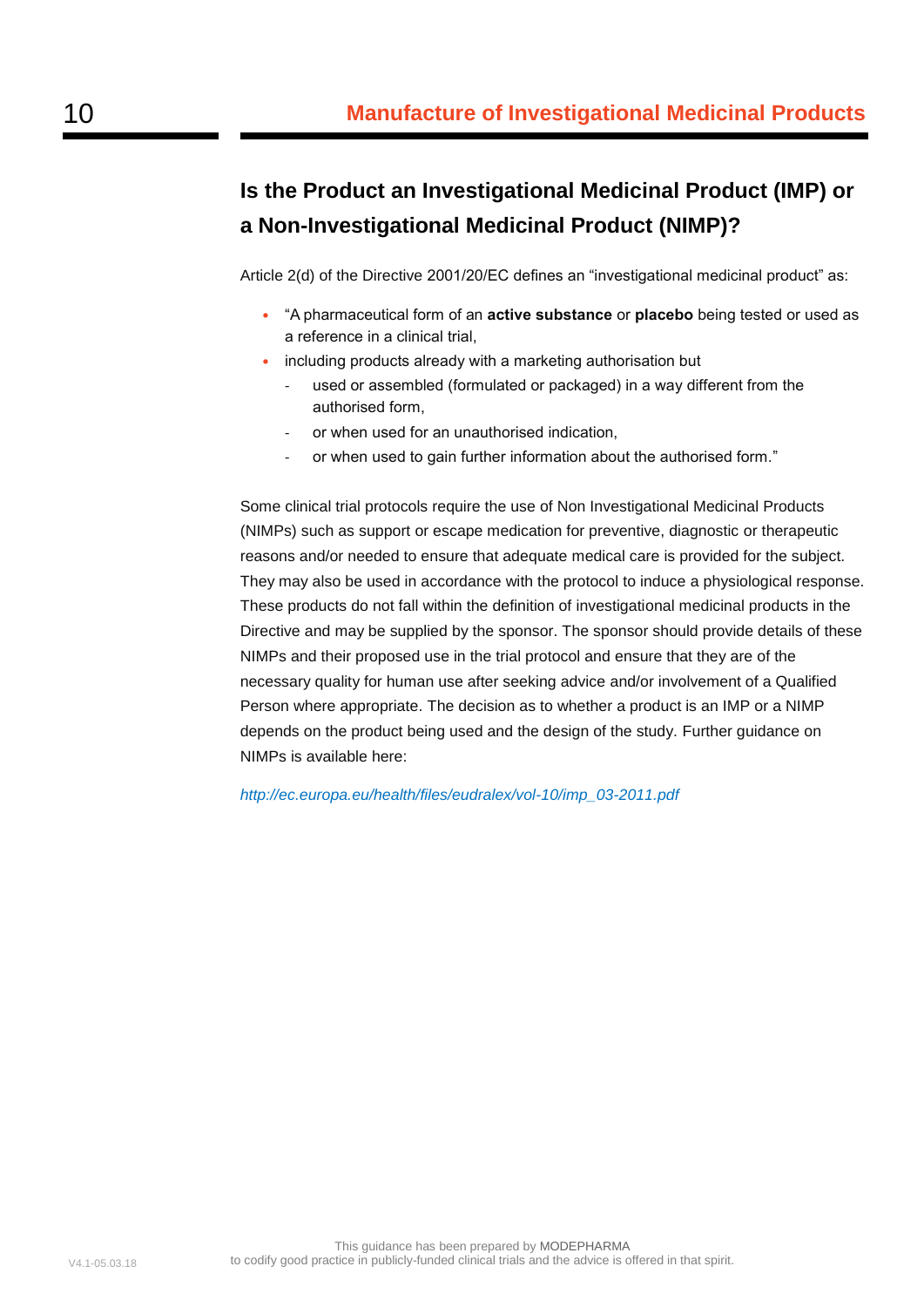## **IMPs Require Manufacturing Under MIA(IMP)**

The manufacture of an IMP into its final dosage form as well as the operations of packaging, labelling and assembly for clinical trial use are considered to be 'manufacture' according to Directive 2001/20/EC. Therefore, there is a requirement for the site undertaking such IMP work to be a holder of MIA(IMP) and that the IMP must subsequently be QP released for clinical trial use. The purpose is to ensure that IMPs have been manufactured and prepared according to EU Good Manufacturing Practice and are safe for human use.

However, Regulation 37 of The Medicines for Human Use (Clinical Trial) Regulations 2004 as amended [SI 2004 1031] allows for situations where this requirement to hold a manufacturer's authorisation does not apply. The regulation specifically applies to "assembly" carried out in a hospital or health centre by a doctor, a pharmacist or a person acting under the supervision of a pharmacist.

Read the legislation here: *<http://www.legislation.gov.uk/uksi/2004/1031/regulation/37/made>*

There are restrictions that apply to this regulation. "Assembly" is tightly defined in the statutory instrument as:

- (a) enclosing the product (with or without other medicinal products of the same description) in a container which is labelled before the product is sold or supplied, or used in a clinical trial;
- (b) where the product (with or without other medicinal products of the same description) is already in a container, labelling the container before the product is sold or supplied, or used in a clinical trial, in that container.

Furthermore, the IMPs being assembled must be exclusively for use in that hospital or health centre or in any other hospital or health centre which is a trial site for the clinical trial in which the product is to be used.

The exemption also does not apply to Phase 1 units or contract packaging organisations as they do not meet the criteria of being a hospital or health centre.

The Sponsor should also be aware that irrespective of the way in which this work is done (i.e. under an MIA-IMP or under the exemption) there is an expectation by the Competent Authority that GMP will be applied.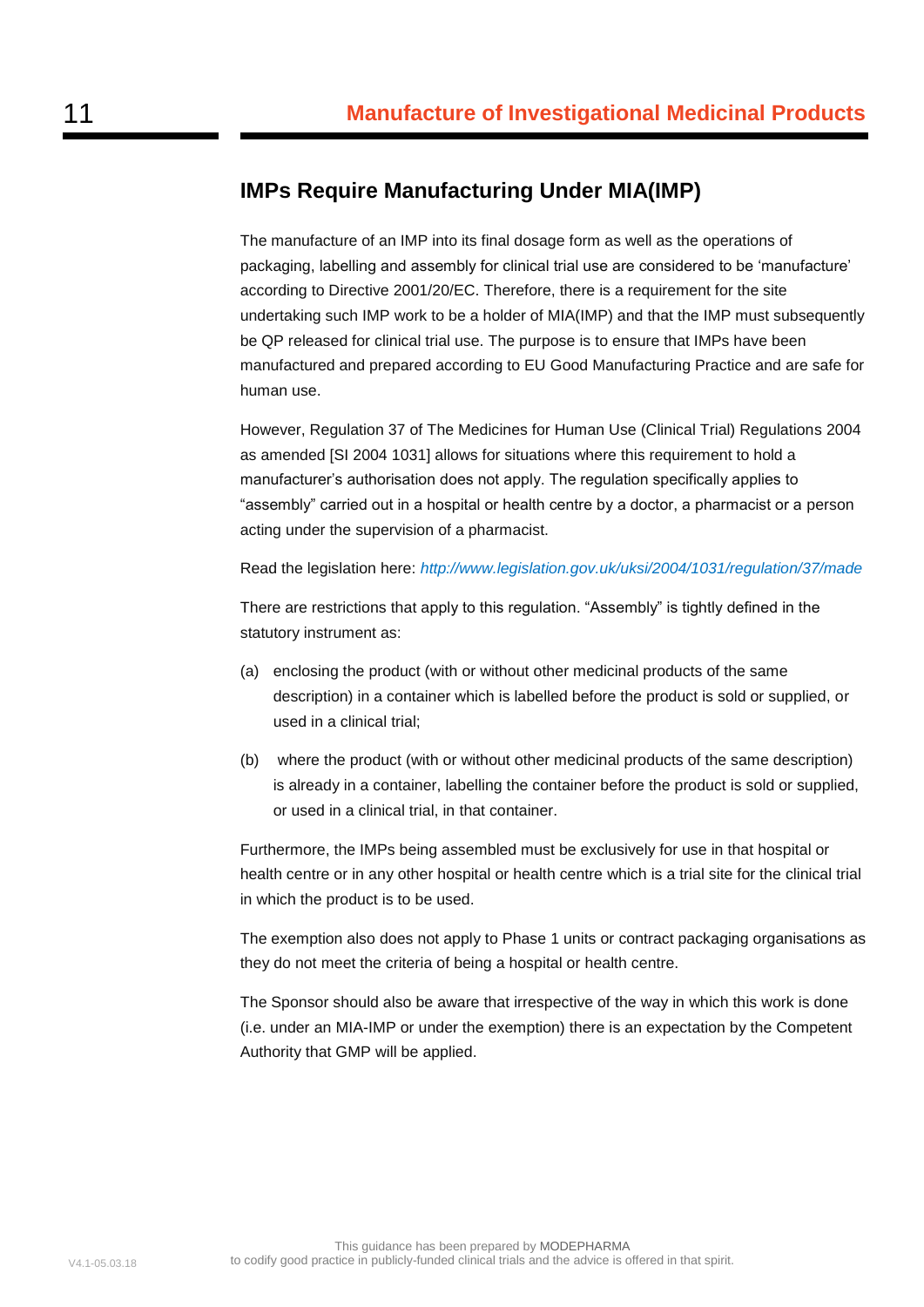## <span id="page-14-0"></span>**Technical Agreements**

Technical Agreements are non-commercial contracts that set out the roles and responsibilities between the Contract Giver (e.g. Sponsor) and Contract Acceptor (e.g. manufacturer of IMP).

Technical Agreements are the basic requirement for ensuring compliance with regard to:

- Manufacturing Authorisation
- Marketing Authorisation
- Responsibilities of Contract Givers and Contract Acceptors

They are essential in the setup of IMPs given the complexity of:

- Manufacturing operations particularly when 2 or more sites often involved including overseas sites
- Contract manufacture
- Contract analysis
- Regulatory activities
- Complaints
- Pharmacovigilance
- Good distribution practice

According to the MHRA, commonly found deficiencies concerning Technical Agreements are:

- No agreement is in place between the contract giver and contract acceptor (i.e. technical Agreement not written)
- Essentially commercial in nature
- Agreement not in place before manufacturing commences
- Refer to Appendices that do not exist
- Lack of detail concerning GMP and GDP responsibilities including:
	- Sourcing of materials
	- QP duties
	- Recall responsibilities
	- Approval and supply of relevant documents
	- Taking of samples/testing/retention
	- Temperature monitoring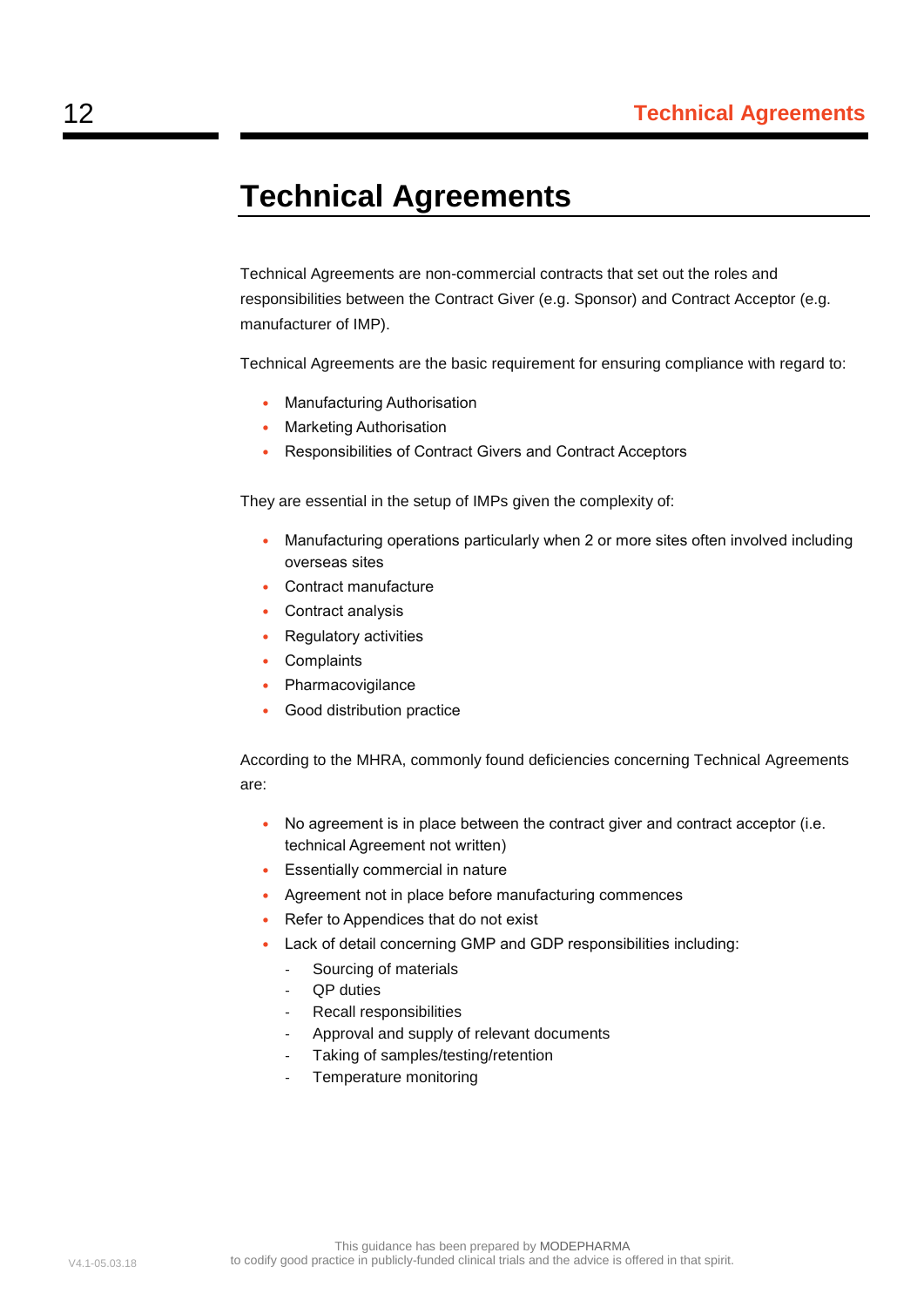# <span id="page-15-0"></span>**Stability Testing of IMPs**

#### **Stability Testing – the Basics**

When arranging the manufacture of an investigational medicinal product (IMP), the requirement to provide data for the new dosage form has to be considered. Clinical research involving placebos or comparator products are likely to require modification of a dosage form of a product to render it indistinguishable from another product (for example – over encapsulation or film coating of a product). Alternatively, the packaging of a product has to be changed for concealment purposes.

#### **Modifying Medicines May Alter Original Quality Characteristics**

The marketing authorisation holder of a product is only responsible for the unchanged product in its designated and authorised packaging. In other words, there is a need to ensure that the quality of the product is not negatively affected by any modifications performed to obtain the IMP.

Annex 13 (Paragraph 19) of the EU Guidelines to Good Manufacturing Practice stipulates: If a product is modified, data should be available (e.g. stability, comparative dissolution, bioavailability) to demonstrate that these changes do not significantly alter the original quality characteristics of the product. Where a product has been repackaged in a different container that may not offer equivalent protection or be compatible with the product, a suitable use-by-date, taking into account the nature of the product, the characteristics of the container and the storage conditions to which the article may be subjected, should be determined by or on behalf of the Sponsor of a clinical trial. Such a date should be justified and must not be later than the expiry date of the original package. Furthermore, there should be compatibility of expiry dating and clinical trial duration.

This additional data for the justification is obtained via carrying out stability studies on the new dosage form. The MHRA guidance on risk-adapted approaches to the management of clinical trials of IMPs (Section 2) offers guidance on reduced stability justification based on the level of modification undertaken.

#### **About Stability Studies**

Stability studies evaluate the appearance and physical attributes (e.g. colour, caking, hardness, phase separation, re-suspendibility), potency, and purity of a drug product throughout its stated shelf-life and are essential to determine the quality of a modified or repacked drug product. Stability testing should be conducted on the dosage form packaged in the container closure system proposed to be used in the clinical trial. The testing parameters will vary with different dosage forms; stability studies should include testing of those attributes of the pharmaceutical product that are susceptible to change during storage and are likely to influence quality, safety and efficacy.

#### **Types of Stability Testing**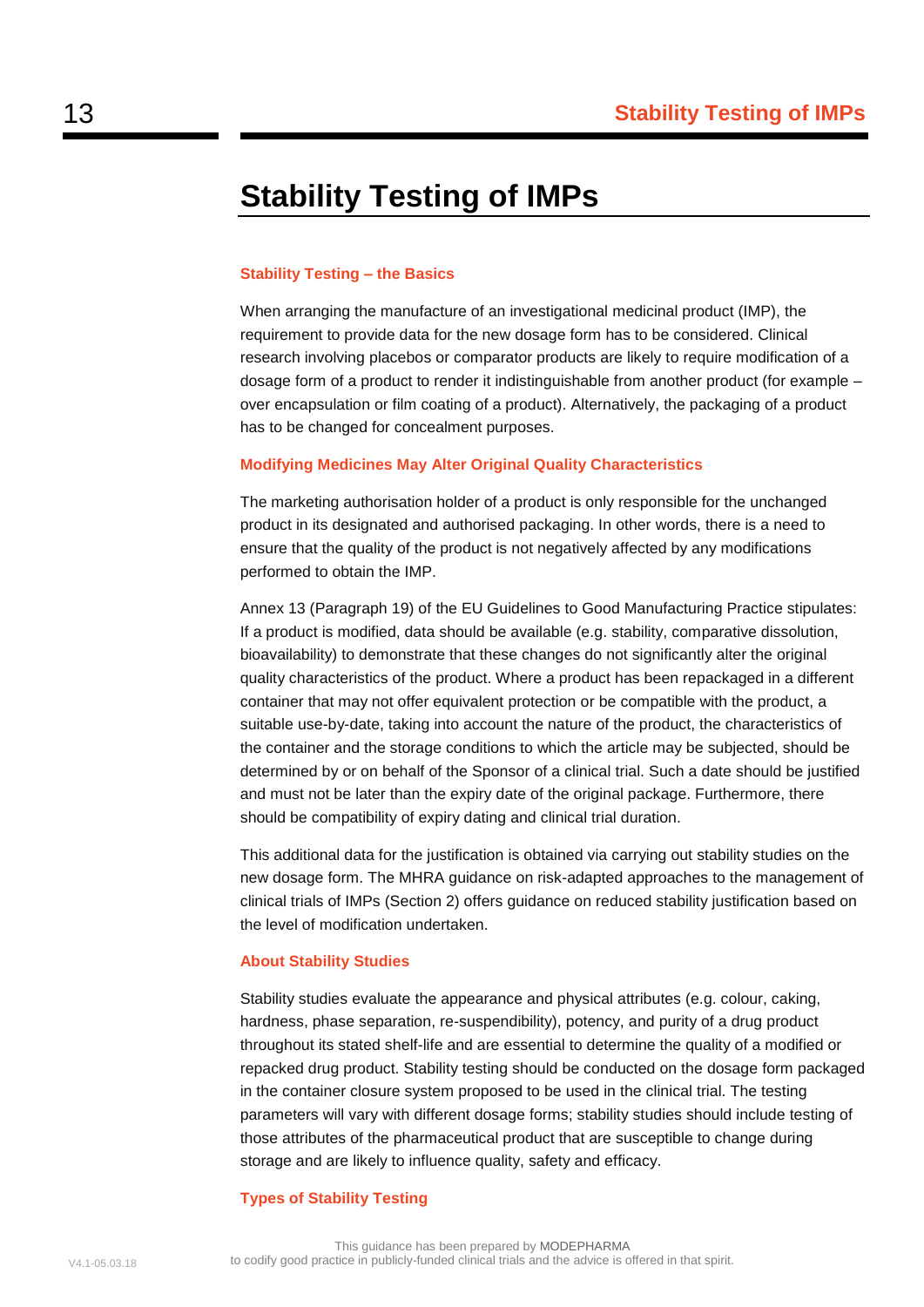Commonly, two types of stability tests are employed: real-time stability tests and accelerated stability tests. Real-time tests store the product at recommended storage conditions and monitor the product until it fails the specification. Real-time stability should typically be done at 0, 3, 6, 9, 12 months on the first year, every 6 months on the second year and once every year afterwards. In accelerated stability studies, the product is stored at elevated stress conditions (such as temperature and humidity). Accelerated stability testing should at the minimum be done at 0, 3 and 6 months. Degradation at the recommended storage conditions can then be predicted by using known relationships between the acceleration factor and the degradation rate.

#### **Stability Test Requirements for Clinical Trial Medication**

Stability studies are a regulatory requirement. They determine the shelf-life and provide evidence that the quality of a drug product, over time and under the influence of various environmental conditions, remains acceptable for the duration of its stipulated shelf-life. Both current GCP and EU GMP guidelines explicitly state that it is the responsibility of a clinical trial's Sponsor to determine how the stability of the product will be affected and what shelf-life should be assigned. According to EU Guidelines the shelf-life of the IMP can be based on extrapolation provided that stability studies are conducted in parallel to the clinical trial and throughout its duration. When planning a clinical trial involving medication it is therefore necessary to factor in the cost of any required stability studies and implications from a reduced shelf-life. Any reduction of shelf-life and restriction of storage conditions will require a notification of a Clinical Trial Authorisation substantial amendment to the regulatory agency. For products coming within the scope of the 'Guideline on the Requirements to the Chemical and Pharmaceutical Quality Documentation concerning Investigational Medicinal Products in Clinical Trials', an acceptable shelf life extension plan can be included in the IMP dossier and no substantial amendment will be required to extend the shelf life of the drug product.

Researchers should consider that a stability study can be costly to undertake and test results may require the trial medication to be prepared in several manufacturing campaigns thereby significantly impacting total cost of manufacture. The Sponsor and the IMP manufacturing company therefore need to have procedures in place on decisions on stability programs for IMPs. With careful planning of the right medication solution (i.e. blinding approach, dosage form and packaging) it is possible to optimise manufacturing and stability requirements and keep costs under control. Sponsors, investigators and trial managers should keep this requirement in mind and seek additional guidance when planning their research.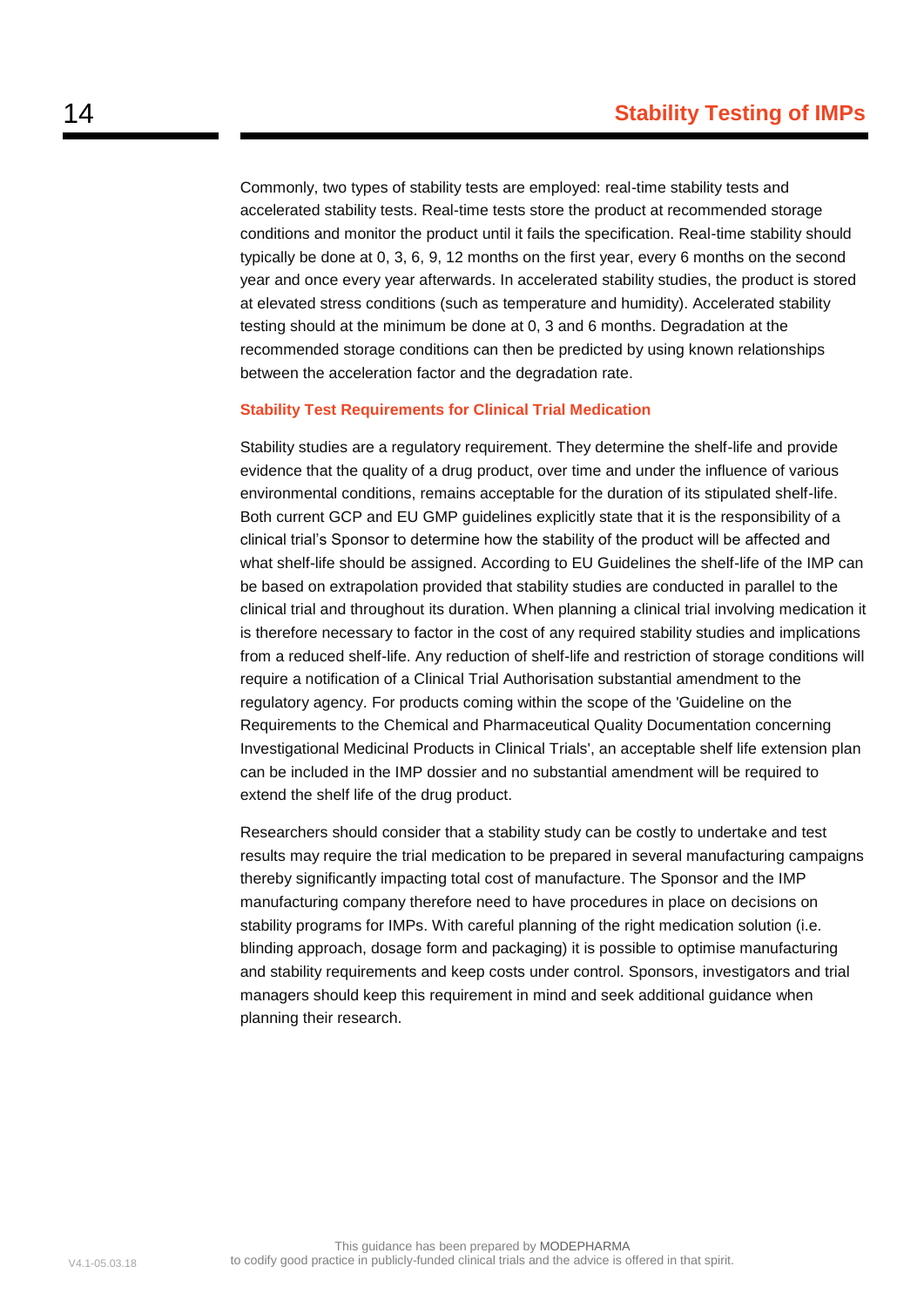# <span id="page-17-0"></span>**Investigational Medicinal Product Dossiers**

The Investigational Medicinal Product Dossier (IMPD) is one of several pieces of IMPrelated data required whenever the performance of a clinical trial is intended in one or more European Union Member States. The IMPD includes summaries of information related to the quality, manufacture and control of any IMP (including reference product and placebo), and data from non-clinical and clinical studies. This may either be provided as a standalone IMPD or cross-refer to the Investigator's Brochure (IB) for the preclinical/clinical parts of the IMPD.

An IMP dossier should accompany each CTA application. On a case by case basis, this may be a full dossier, a simplified dossier or be replaced by the Summary of Product Characteristics (SmPC).

Detailed guidance concerning IMPDs, including when a type of IMPD is applicable, can be found in the European Commission communication:

"Detailed guidance on the request to the competent authorities for authorisation of a clinical trial on a medicinal product for human use, the notification of substantial amendments and the declaration of the end of the trial":

## *[http://eur](http://eur-lex.europa.eu/LexUriServ/LexUriServ.do?uri=OJ:C:2010:082:0001:0019:en:PDF)[lex.europa.eu/LexUriServ/LexUriServ.do?uri=OJ:C:2010:082:0001:0019:en:PDF](http://eur-lex.europa.eu/LexUriServ/LexUriServ.do?uri=OJ:C:2010:082:0001:0019:en:PDF)*

In the UK, there are reduced IMPD requirements for trials that fall under the notification scheme. These are trials involving medicinal products licensed in any EU Member State if:

- the trial relates to the licensed range of indications, dosage and form of the product
- the trial involves off-label use (such as in paediatrics and oncology) that is established practice and supported by enough published evidence and/or guidelines

Information on the content of the IMPD can be found in the following resources:

"Guideline on the Requirements to the Chemical and Pharmaceutical Quality Documentation concerning Investigational Medicinal Products in Clinical Trials":

*[http://ec.europa.eu/health/files/eudralex/vol-10/18540104en\\_en.pdf](http://ec.europa.eu/health/files/eudralex/vol-10/18540104en_en.pdf)*

"Guideline on the requirements for quality documentation concerning biological investigational medicinal products in clinical trials":

*[http://ec.europa.eu/health/files/eudralex/vol-10/2012-05\\_quality\\_for\\_biological.pdf](http://ec.europa.eu/health/files/eudralex/vol-10/2012-05_quality_for_biological.pdf)*

In addition, the MHRA website contains points to consider when preparing the IMPD:

*[https://www.gov.uk/government/uploads/system/uploads/attachment\\_data/file/3179](https://www.gov.uk/government/uploads/system/uploads/attachment_data/file/317987/Points_to_consider_when_preparing_the_IMP_dossier.pdf) [87/Points\\_to\\_consider\\_when\\_preparing\\_the\\_IMP\\_dossier.pdf](https://www.gov.uk/government/uploads/system/uploads/attachment_data/file/317987/Points_to_consider_when_preparing_the_IMP_dossier.pdf)*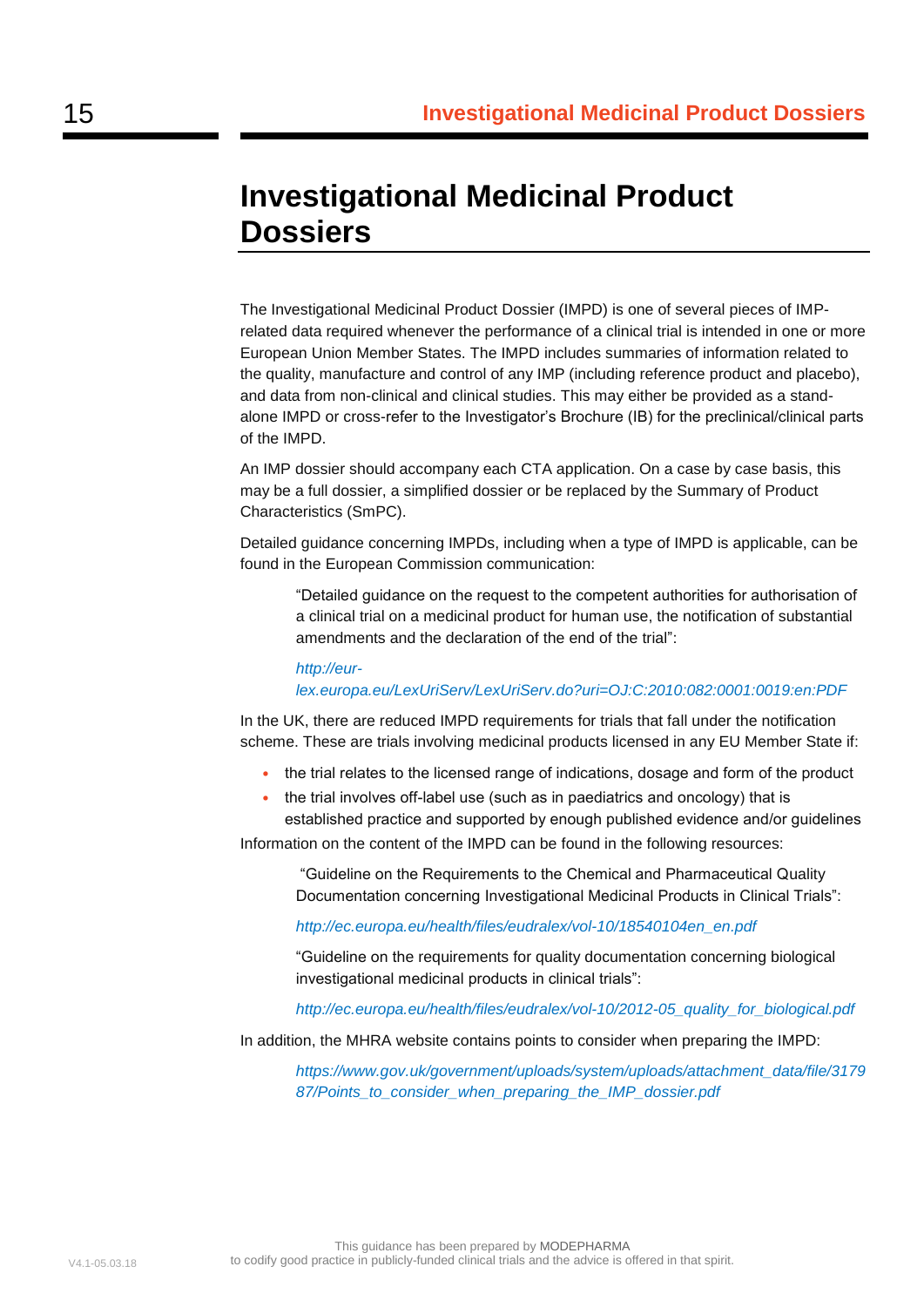# <span id="page-18-0"></span>**Imports of IMPs from Non-EU/European Economic Area (EEA) Countries**

Investigational medicinal products from outside the EU must conform to Good Manufacturing Practices (GMP) at least equivalent to EU standards (i.e. EU GMP compliance). Where manufacture and/or assembly of a medicinal product for clinical trial use (including placebos) occurs outside of the EU the product has to be imported by the holder of a manufacturer's authorisation covering the activity of importation of IMPs.

In the UK, there are modified GMP compliance requirements for trials that fall under the notification scheme (reduced-risk categories e.g. Type B and Type C trials). These are further described in Appendix 1 of the MRC/DH/MHRA Joint Project document on riskadapted approaches to clinical trials involving IMPs:

## *[http://www.ctu.mrc.ac.uk/our\\_research/research\\_types/methodology/Trial\\_conduct\\_method](http://www.ctu.mrc.ac.uk/our_research/research_types/methodology/Trial_conduct_methodology/risk_adapted_approaches_to_the_management_of_clinical_trials/) [ology/risk\\_adapted\\_approaches\\_to\\_the\\_management\\_of\\_clinical\\_trials/](http://www.ctu.mrc.ac.uk/our_research/research_types/methodology/Trial_conduct_methodology/risk_adapted_approaches_to_the_management_of_clinical_trials/)*

In addition to the certification of batches by a QP named on the MIA(IMP) of IMP upon importation, there is a requirement for a QP declaration that manufacture has been in accordance with EU GMP. This declaration must be submitted with the CTA. The starting point for a QP declaration of EU GMP should be an audit conducted by or on behalf of the importing company. Any departure from this should be justified and documented and will be subject to scrutiny during an MHRA inspection. The audit does not need to be done by the QP himself but the QP needs to be satisfied that it has been done correctly by an appropriately trained individual as the QP will be taking final responsibility. Additional analytical testing of IMPs may also be required on import to Europe.

Annex 13 Table 2 summarises the elements that need to be considered in relation to investigational medicinal products imported from third countries:

#### *[https://ec.europa.eu/health//sites/health/files/files/eudralex/vol-4/2009\\_06\\_annex13.pdf](https://ec.europa.eu/health/sites/health/files/files/eudralex/vol-4/2009_06_annex13.pdf)*

The QP declaration is usually signed by a QP named on the manufacturer's authorisation of the importer but may be signed by a QP at the batch certification site. In such cases, a copy of the manufacturer's authorisation for the batch release site is also required. The QP declaration is trial and product specific.

According to the MHRA, commonly seen import-related IMP deficiencies include:

- Lack of substance behind QP declaration (e.g. How does the QP know the actual site of manufacture? How does the QP assure EU GMP?)
- Transportation conditions not known
- The QP certified an imported IMP as free of Transmissible Spongiform Encephalopathy (TSE) but no evidence was available to support this decision.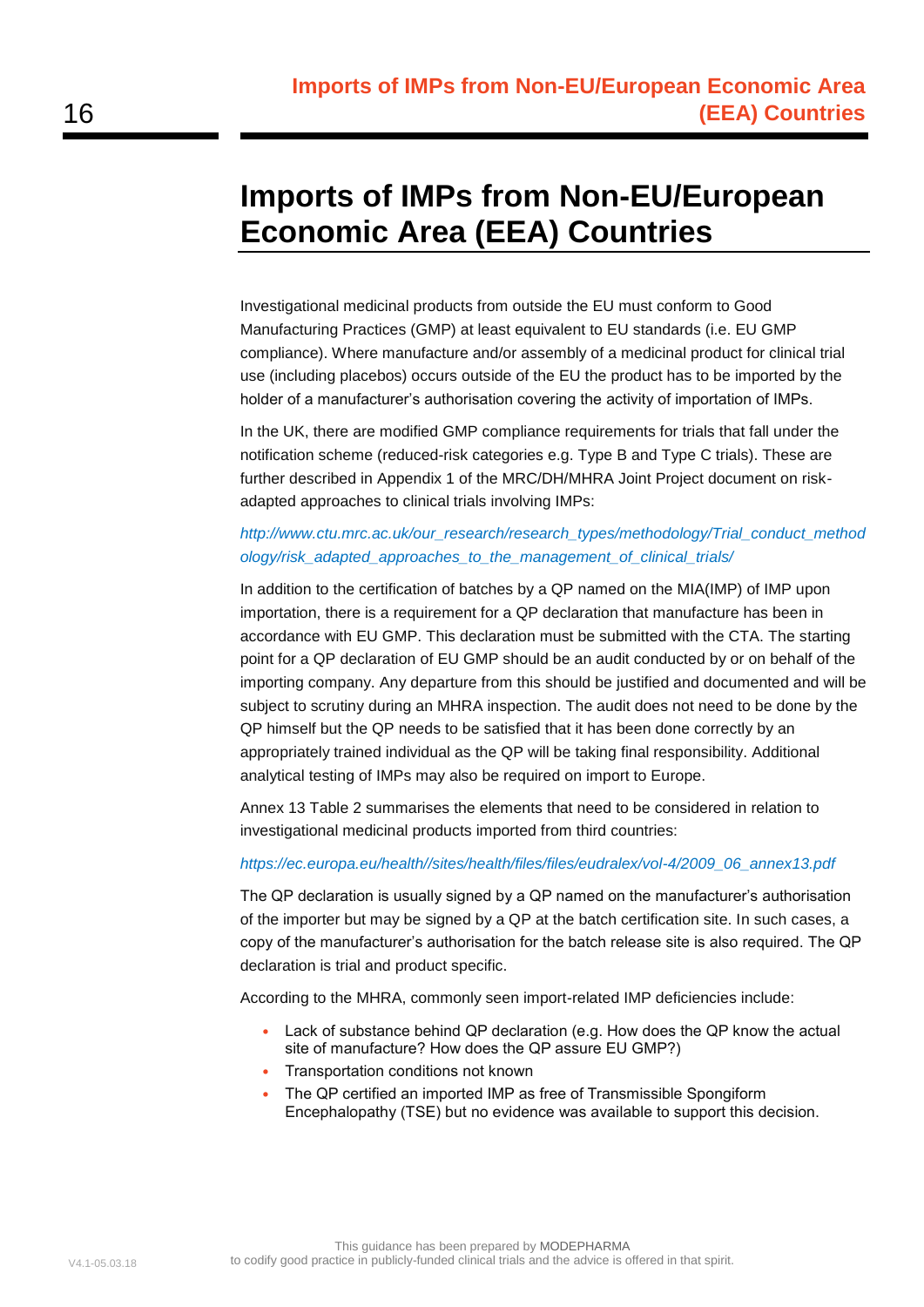# <span id="page-19-0"></span>**Advanced Therapy Investigational Medicinal Products**

The requirements for the manufacture and import of Advanced Therapy Medicinal Products (ATMPs) are laid down in Article 13 of Directive 2001/20/EC. The following guidelines have been developed to address specific issues and responsibilities for clinical trials involving advanced therapy medicinal products:

*[https://ec.europa.eu/health//sites/health/files/files/eudralex/vol-](https://ec.europa.eu/health/sites/health/files/files/eudralex/vol-10/2009_11_03_guideline.pdf)[10/2009\\_11\\_03\\_guideline.pdf](https://ec.europa.eu/health/sites/health/files/files/eudralex/vol-10/2009_11_03_guideline.pdf)*

The MHRA has a specific section on its website providing help and advice regarding ATMPs and clinical trials:

*<https://www.gov.uk/advanced-therapy-medicinal-products-regulation-and-licensing>*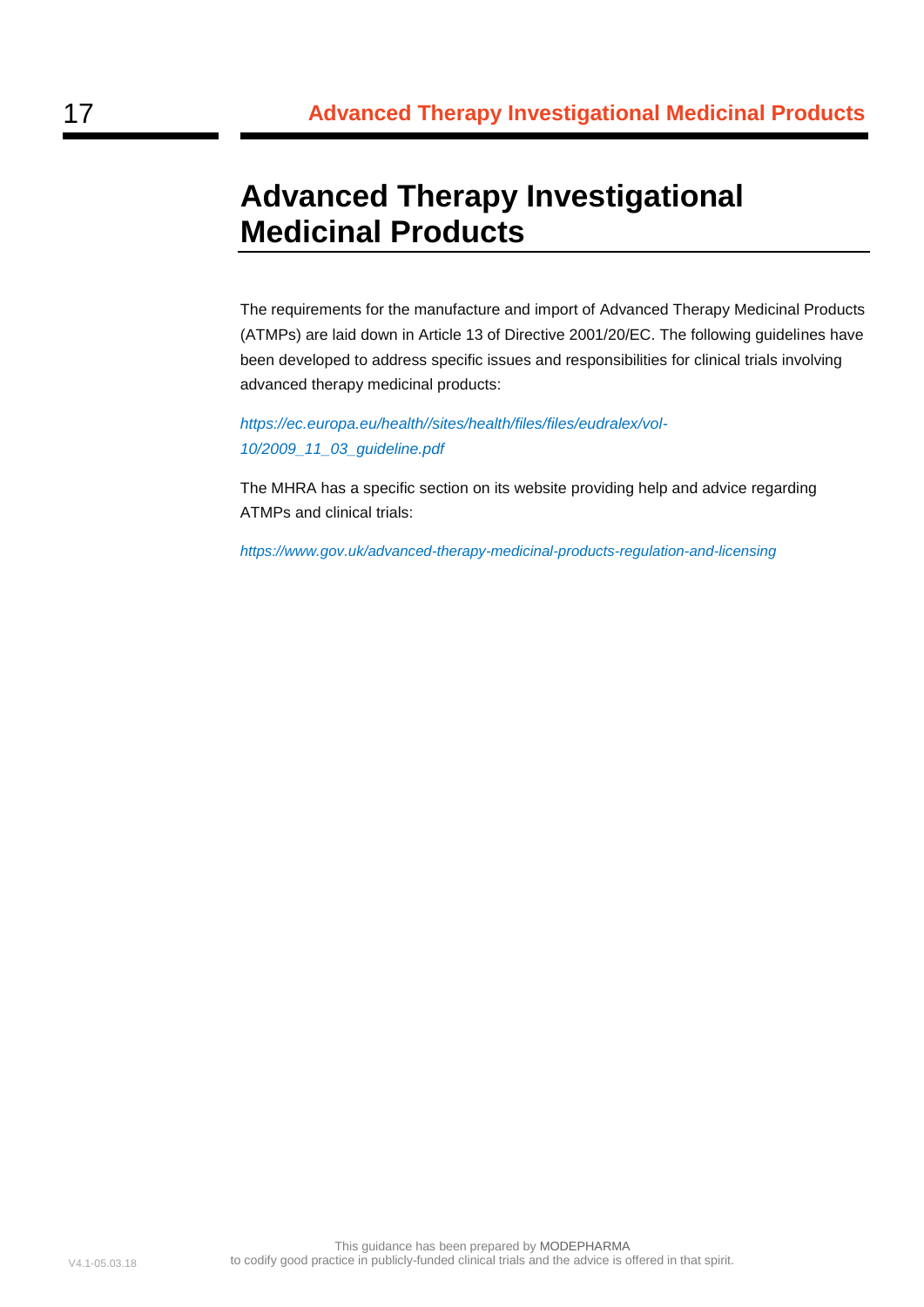# <span id="page-20-0"></span>**Labelling of Investigational Medicinal Products**

This section covers the following guidelines concerning the labelling of Investigational Medicinal Products:

- (A) Labelling requirements
- (B) Where labelling operations are undertaken
- (C) Labelling Post QP Certification

## **(A) Labelling Requirements**

Labelling of an IMP is intended to:

- Ensure protection of the participant and traceability
- Enable identification of the product and trial
- Facilitate proper use of the investigational medicinal product

There are three cases of labelling requirements that can be considered for medicinal products intended for clinical trial use:

- 1. Investigational Medicinal Products (covers most cases)
- 2. Marketed products in circumstances as set out in the second paragraph of Article 14 of the Directive 2001/20/EC
- 3. Non Investigational Medicinal Products (nIMPs)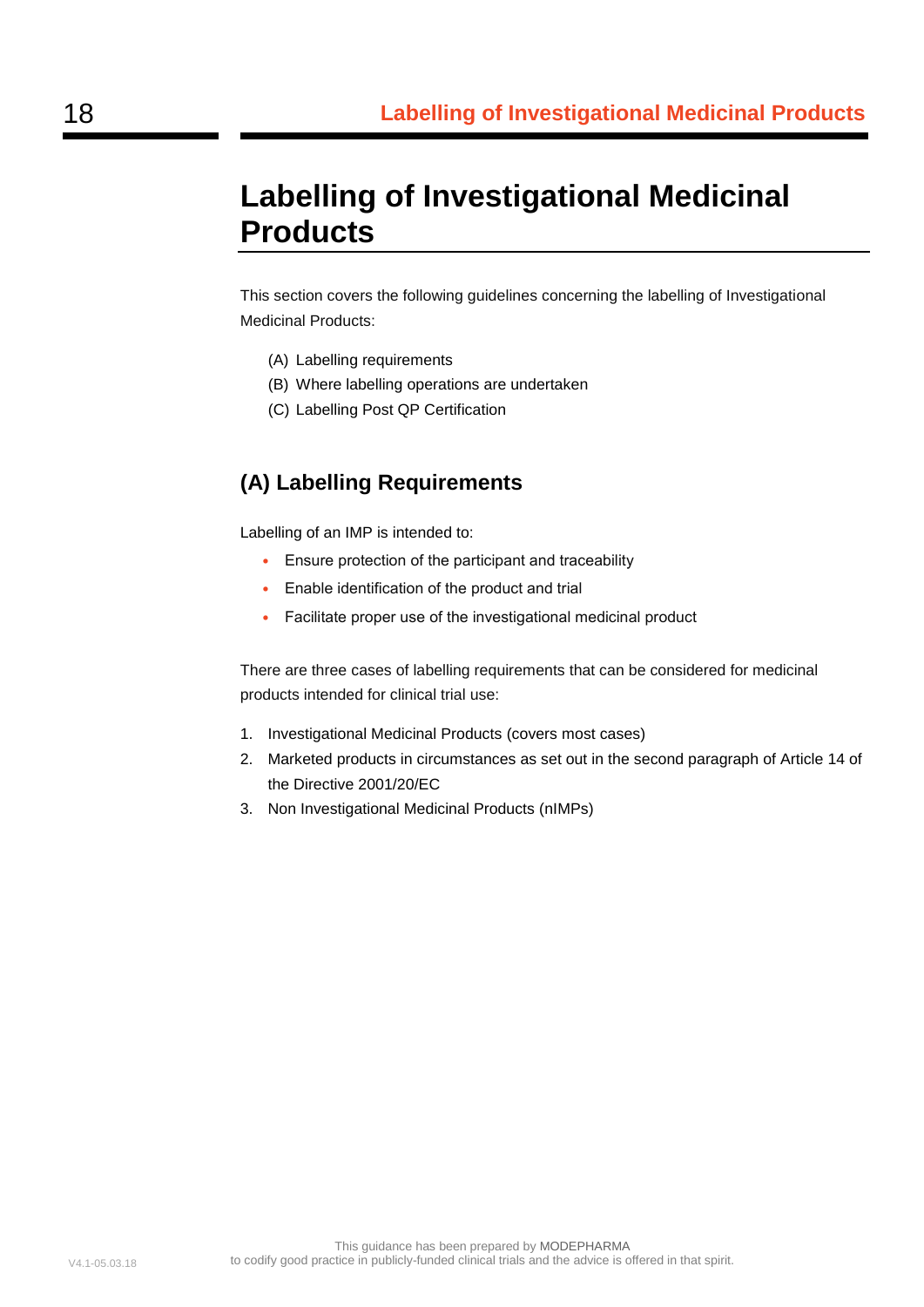#### **1. Investigational Medicinal Products**

 $\bullet$  All IMPs<sup>2</sup> (including placebos) are required to be labelled for use in clinical trials under consideration of the requirements provided in Annex 13 of Volume 4 of The Rules Governing Medicinal Products in the EU: Good Manufacturing Practices (Paragraph 26 and the summary contained in Table 1 of Annex 13 set out the information that should be included on IMP labels:

## *[https://ec.europa.eu/health//sites/health/files/files/eudralex/vol-](https://ec.europa.eu/health/sites/health/files/files/eudralex/vol-4/2009_06_annex13.pdf)[4/2009\\_06\\_annex13.pdf](https://ec.europa.eu/health/sites/health/files/files/eudralex/vol-4/2009_06_annex13.pdf)*

- A sample of the labelling is required as part of the clinical trial authorisation (CTA) application (Paragraph 12 of Part 2 of Schedule 3 to the Medicines for Human Use (Clinical Trials) Regulations 2004). This sample should include the text of the labelling to be used. Samples of the actual labels to be used may be provided but are not required.
- Where labelling is not included as part of the CTA application or where the labelling to be used does not contain all the items required by Annex 13, this should be justified. The MHRA document on risk-adapted approaches to clinical trials involving IMPs provides further guidance on reduced labelling requirements in Section 3 of Appendix 1:

## *[https://www.gov.uk/government/uploads/system/uploads/attachment\\_data/file/34367](https://www.gov.uk/government/uploads/system/uploads/attachment_data/file/343677/Risk-adapted_approaches_to_the_management_of_clinical_trials_of_investigational_medicinal_products.pdf) [7/Risk-](https://www.gov.uk/government/uploads/system/uploads/attachment_data/file/343677/Risk-adapted_approaches_to_the_management_of_clinical_trials_of_investigational_medicinal_products.pdf)*

## *[adapted\\_approaches\\_to\\_the\\_management\\_of\\_clinical\\_trials\\_of\\_investigational\\_med](https://www.gov.uk/government/uploads/system/uploads/attachment_data/file/343677/Risk-adapted_approaches_to_the_management_of_clinical_trials_of_investigational_medicinal_products.pdf) [icinal\\_products.pdf](https://www.gov.uk/government/uploads/system/uploads/attachment_data/file/343677/Risk-adapted_approaches_to_the_management_of_clinical_trials_of_investigational_medicinal_products.pdf)*

• In placebo controlled and cross-over trials, where it is necessary to present all trial supplies in consistent packaging to maintain blinding, it is essential that labelling at the time of manufacture is consistent across the IMPs. This includes variable

-

<sup>&</sup>lt;sup>2</sup> The Medicines for Human Use (Clinical Trial) Regulations (Article 2) define an investigational medicinal product as a pharmaceutical form of an active substance or placebo being tested, or to be tested, or used, or to be used, as a reference in a clinical trial, and includes a medicinal product which has a marketing authorisation but is, for the purposes of the trial

<sup>(</sup>a) used or assembled (formulated or packaged) in a way different from the form of the product authorised under the authorization,

<sup>(</sup>b) used for an indication not included in the summary of product characteristics under the authorisation for that product, or

<sup>(</sup>c) used to gain further information about the form of that product as authorised under the authorisation;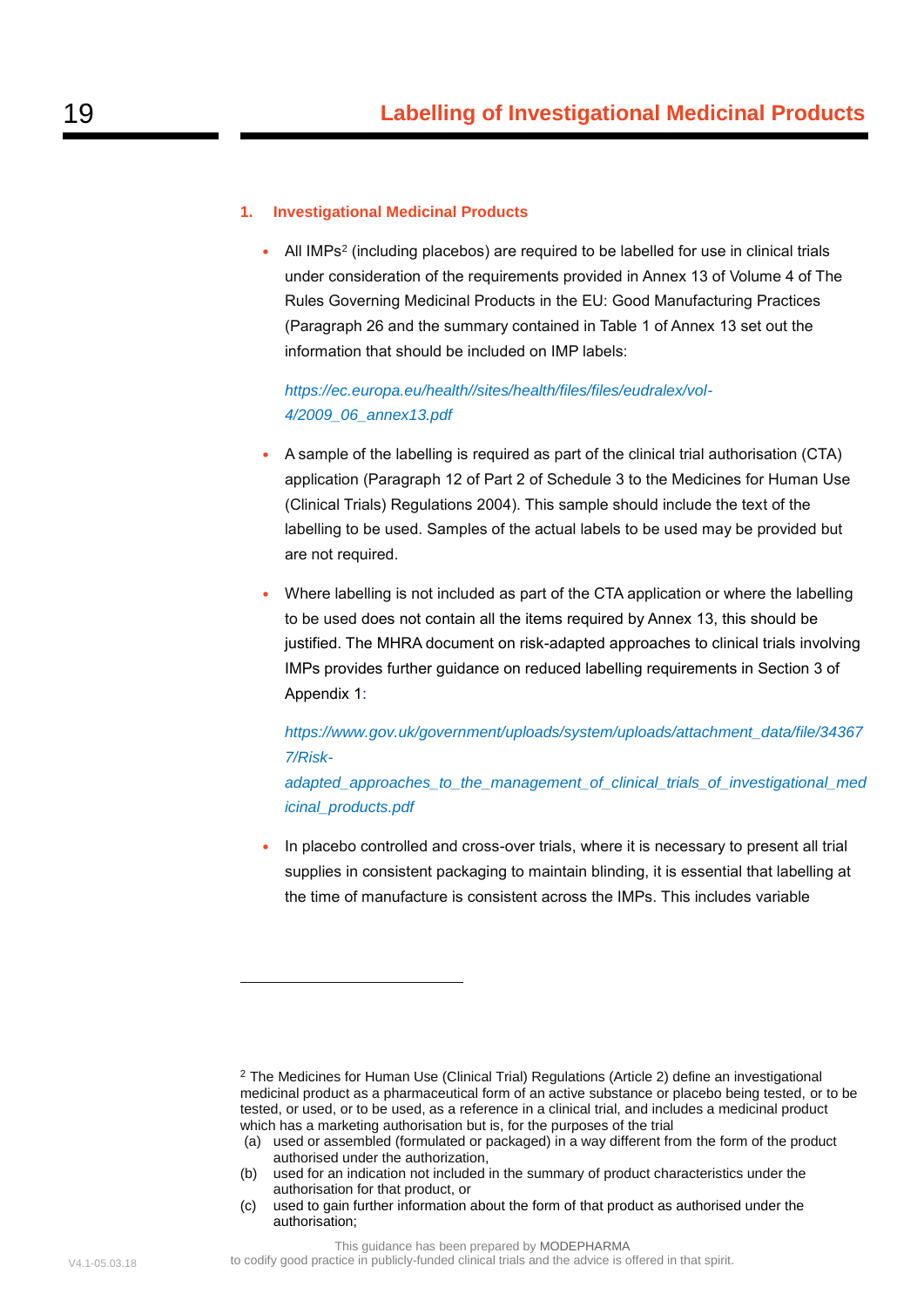manufacturing information such as batch numbers and expiry dates which should be considered to minimise the unblinding of research staff and trial patients.

## **2. Marketed products in circumstances as set out in the second paragraph of Article 14 of the Directive 2001/20/EC**

• Regulation 46 (2) of The Medicines for Human Use (Clinical Trial) Regulations 2004 allows for a particular situation where trial specific labelling is not required:

#### *<http://www.legislation.gov.uk/uksi/2004/1031/regulation/46/made>*

- This applies to trials of marketed products being (a) used within the terms of their marketing authorisation, (b) dispensed to a subject in accordance with a prescription given by an authorised health care professional and (c) labelled in accordance with the regulations that apply to dispensed relevant medicinal products (in the UK this is accordance with the requirements of Schedule 5 to the Medicines for Human Use (SI 1994/3194) Regulations 1994).
- The application of Regulation 46 remains the exception and even when applicable, Sponsors may wish their products be labelled following the guidance in Annex 13:

*[https://ec.europa.eu/health//sites/health/files/files/eudralex/vol-](https://ec.europa.eu/health/sites/health/files/files/eudralex/vol-4/2009_06_annex13.pdf)[4/2009\\_06\\_annex13.pdf](https://ec.europa.eu/health/sites/health/files/files/eudralex/vol-4/2009_06_annex13.pdf)*

#### **3. Non Investigational Medicinal Products (nIMPs)**

- There may be other medicinal products with pharmacological effects used in a clinical trial, but which are 'not IMPs' (nIMPs) as defined in Article 2(d) of Directive 2001/20/EC. nIMPs include challenge agents, rescue medication, agents used to assess end points and others.
- As nIMPs do not fall within the definition of investigational medicinal products, the labelling provisions of Directive 2001/20/EC Article 13 and 14 do not apply to these products.
- However, the labelling requirements of a nIMP are not considered the same in each Member State of the European Union. Therefore the labelling of nIMPs should be in accordance with good practice for the type of product concerned and any specific national requirements.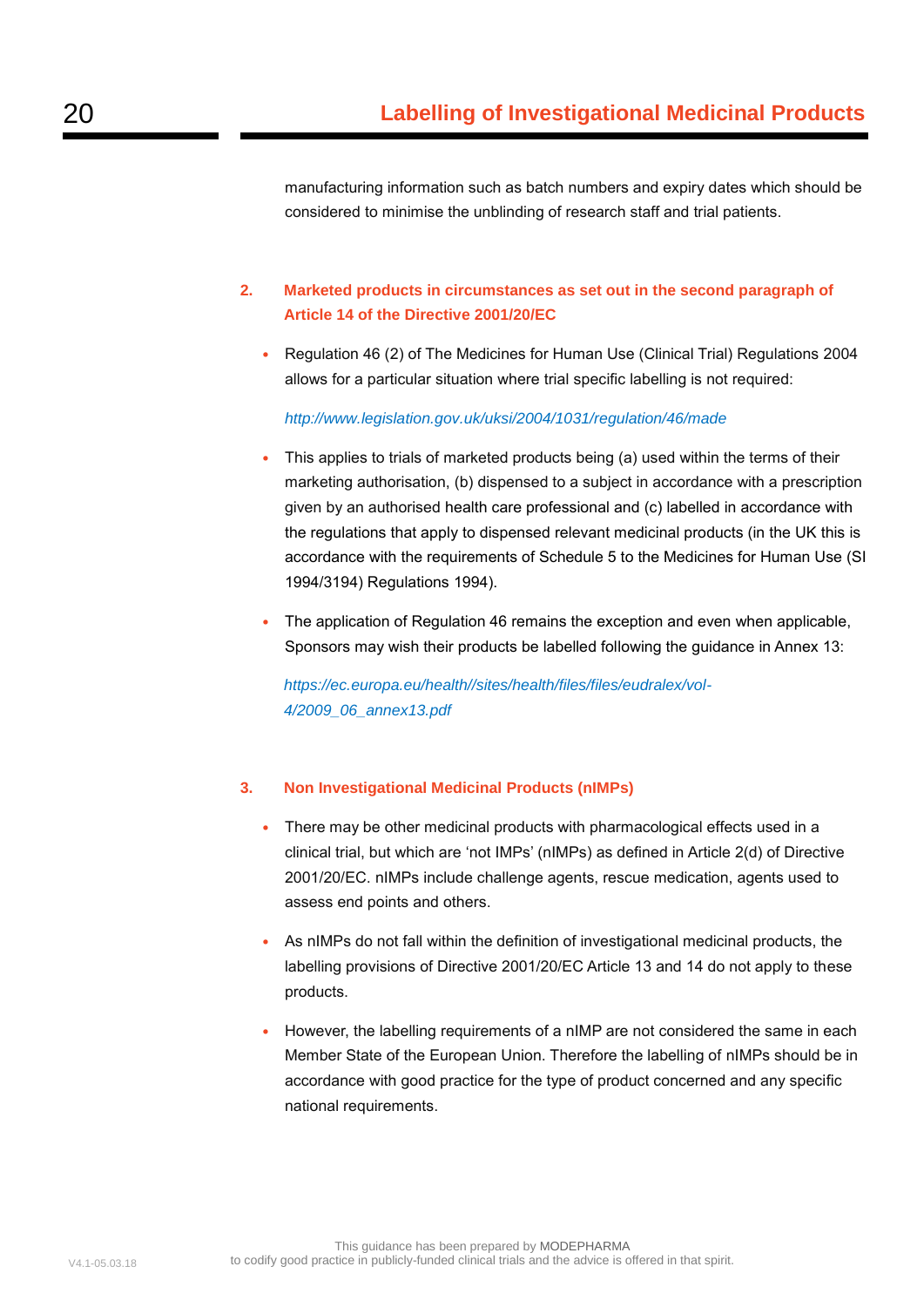## **(B) Where Labelling Operations Are Undertaken**

The labelling of IMPs is considered to be manufacture according to Directive 2001/20/EC. Therefore, there is a requirement for the site undertaking IMP labelling to be a holder of MIA(IMP) and that the IMP must subsequently be QP released for clinical trial use.

However, Regulation 37 of The Medicines for Human Use (Clinical Trial) Regulations 2004 as amended [SI 2004 1031] allows for situations where this requirement to hold a manufacturer's authorisation does not apply. The regulation specifically applies to "assembly" carried out in a hospital or health centre by a doctor, a pharmacist or a person acting under the supervision of a pharmacist.

There are restrictions that apply to this regulation. "Assembly" is tightly defined in the statutory instrument as:

- (a) enclosing the product (with or without other medicinal products of the same description) in a container which is labelled before the product is sold or supplied, or used in a clinical trial;
- (b) where the product (with or without other medicinal products of the same description) is already in a container, labelling the container before the product is sold or supplied, or used in a clinical trial, in that container.

Furthermore, the IMPs being assembled must be exclusively for use in that hospital or health centre or in any other hospital or health centre which is a trial site for the clinical trial in which the product is to be used.

The exemption also does not apply to Phase 1 units or contract packaging organisations as they do not meet the criteria of being a hospital or health centre.

Researchers should also be aware that irrespective of the way in which this work is done (i.e. under an MIA-IMP or under the exemption) there is an expectation by the Competent Authority that GMP will be applied.

The legislation can be viewed here: *<http://www.legislation.gov.uk/uksi/2004/1031/regulation/37/made>*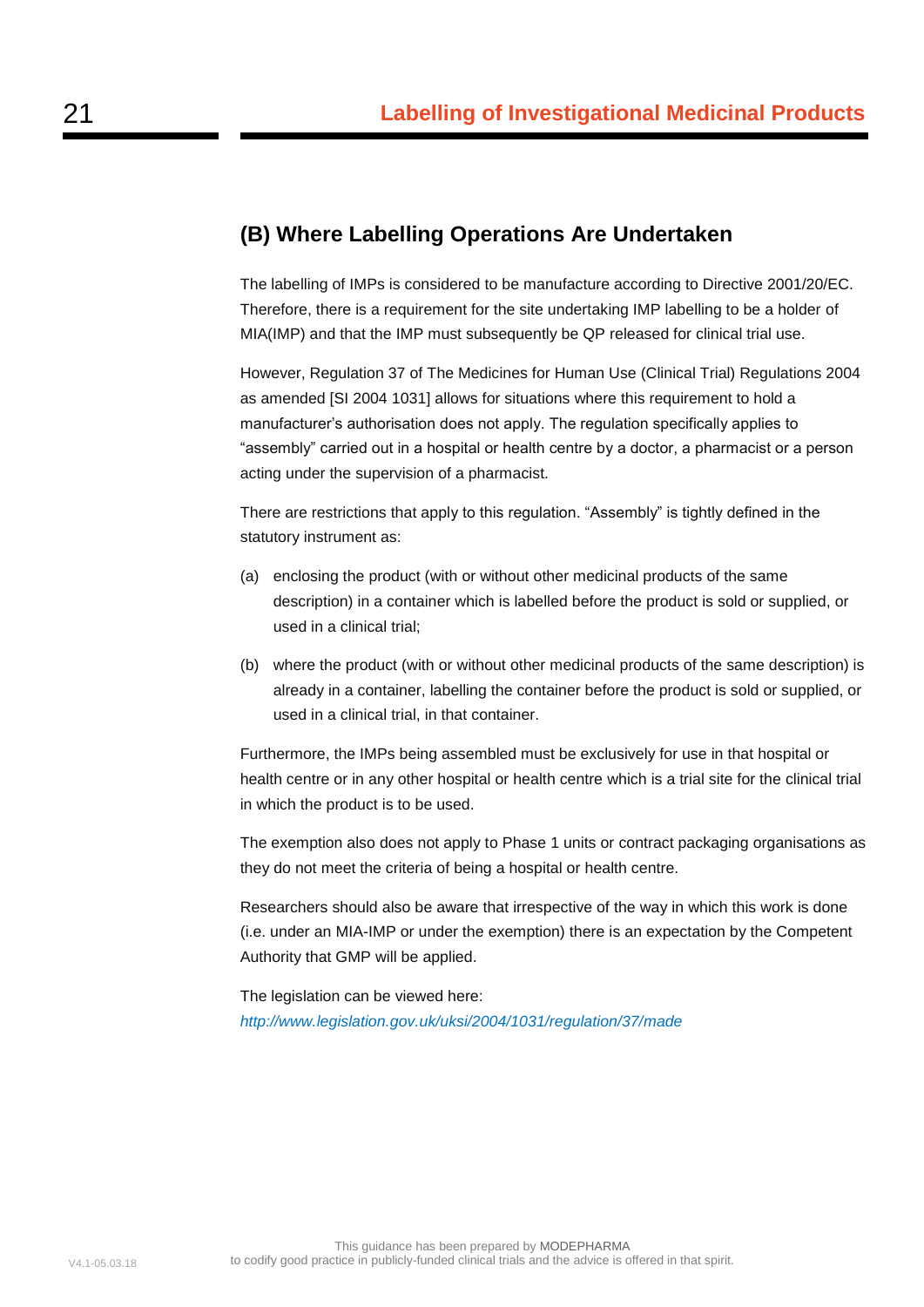## **(C) Labelling Post QP Certification**

The Paragraphs 33 and 42 of Annex 13 of the Orange Guide allow for some packaging and labelling to take place after QP certification. This 'post certification labelling' can be used for the following and is usually performed prior to despatch in the distribution area or immediately prior to administration to a subject or patient:

- application of an identifier to ensure that a reconstituted IMP in its final container is administered to the correct subject
- application of expiry date labelling (or revised expiry date labelling).
	- In the case of revised expiry date labelling, this is subject to stability information being available to support the extended shelf-life and the MHRA being informed of the substantial amendment to the CTA
- application of an investigator name
- application of a protocol number

It should, in the first instance, be done at a site with an MIA(IMP) unless the risk to the quality of the product is unacceptably elevated by any required transportation back to this site. In other words, if IMP stock has already gone out to trial sites, it is not strictly required to bring it back to the site with the MIA(IMP) in order to undertake the relabeling. Although this would be preferable, it is recognised that this shipping backwards and forwards could cause more GMP problems than it solves and it is permissible in these circumstances for the relabeling to be done at the clinical site. The certifying QP should certainly be aware of this and be involved in setting up the required GMP systems. The relabeling should be done by knowledgeable staff, documented, and the records stored in the original trial file. The level of assurance of product quality should not be less than if this labelling were performed prior to QP certification.

A common cause for relabeling is the extension of expiry dates. Note that Paragraph 33 of Annex 13 of the Orange Guide deals specifically with this issue. It states:

'If it becomes necessary to change the use-by date, an additional label should be affixed to the investigational medicinal product. This additional label should state the new use-by date and repeat the batch number. It may be superimposed on the old use-by date, but for quality control reasons, not on the original batch number. This operation should be performed at an appropriately authorised manufacturing site. However, when justified, it may be performed at the investigational site by or under the supervision of the clinical trial site pharmacist, or other health care professional in accordance with national regulations. Where this is not possible, it may be performed by the clinical trial monitor(s) who should be appropriately trained. The operation should be performed in accordance with GMP principles, specific and standard operating procedures and under contract, if applicable, and should be checked by a second person. This additional labelling should be properly documented in both the trial documentation and in the batch records.'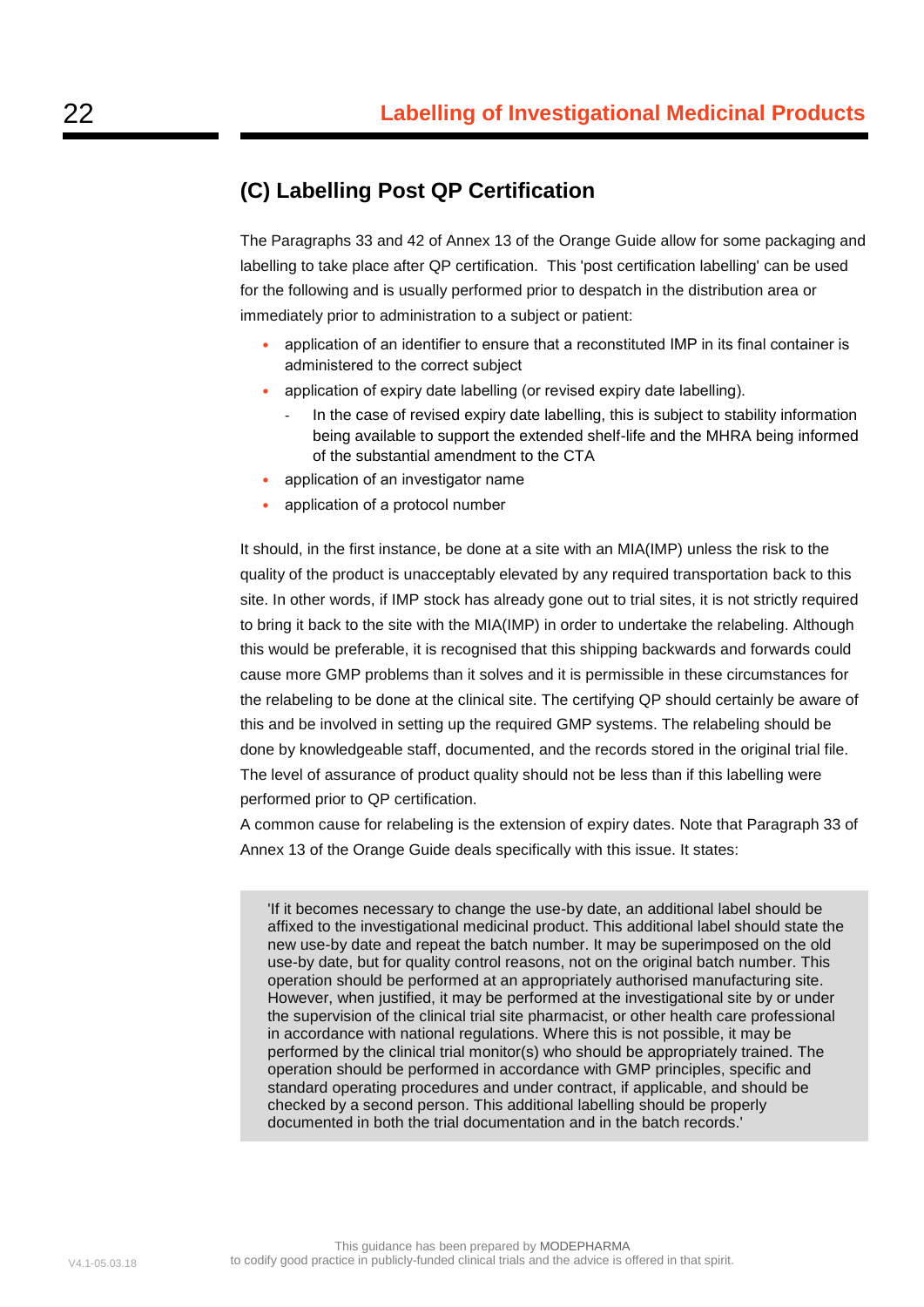## <span id="page-25-0"></span>**Checklist for IMP-Related Documents**

The following can be used as checklist of IMP-related documents to be included in the Trial Master File. Further guidance on reduced documentation requirements can be found in the MRC/DH/MHRA Joint Project document on risk-adapted approaches to clinical trials involving IMPs (Section 6 of Appendix 1):

*[https://www.gov.uk/government/uploads/system/uploads/attachment\\_data/file/343677/Risk](https://www.gov.uk/government/uploads/system/uploads/attachment_data/file/343677/Risk-adapted_approaches_to_the_management_of_clinical_trials_of_investigational_medicinal_products.pdf)[adapted\\_approaches\\_to\\_the\\_management\\_of\\_clinical\\_trials\\_of\\_investigational\\_medicinal\\_](https://www.gov.uk/government/uploads/system/uploads/attachment_data/file/343677/Risk-adapted_approaches_to_the_management_of_clinical_trials_of_investigational_medicinal_products.pdf) [products.pdf](https://www.gov.uk/government/uploads/system/uploads/attachment_data/file/343677/Risk-adapted_approaches_to_the_management_of_clinical_trials_of_investigational_medicinal_products.pdf)*

#### **Agreements**

- IMP supply agreement(s) with contract manufacturer(s) and amendments
- Technical agreement(s) with contract manufacturer(s) and distribution companies

#### **Clinical Trial IMP Documentation**

- The CTA and any subsequent amendments
- The MHRA acceptance letter
- Final letter from Research Ethics Committee
- Summary of drug arrangements (normally as part of the Protocol)
- Product Information (Full/Simplified IMPD)
- IMP safety information document (IB or SPC)
- IMP label texts in the national language (matching those submitted to the MHRA)
- MA (IMP) licence of final QP releasing site
- MA (IMP) licence of placebo manufacturing site (if different from final QP releasing site)
- Certified QP release statement
- Import QP release certificate (if applicable)
- QP declaration
- IMP certificate of analysis
- Viral safety studies and data (if applicable)
- BSE-/TSE-free certificate(s)
- Master randomisation list
- IMP code breaks
- IMP prescription template
- IMP accountability log template
- IMP destruction log template
- Temperature log template (if not using site documentation)
- Temperature deviation log template
- IMP recall information

#### **Site Specific Documents (Per Site)**

- Local dispensing/pharmacy procedure SOPs
- IMP ordering and shipping records
- Acknowledgement of receipt
- Completed IMP prescriptions
- IMP accountability log
- IMP storage records
- IMP temperature records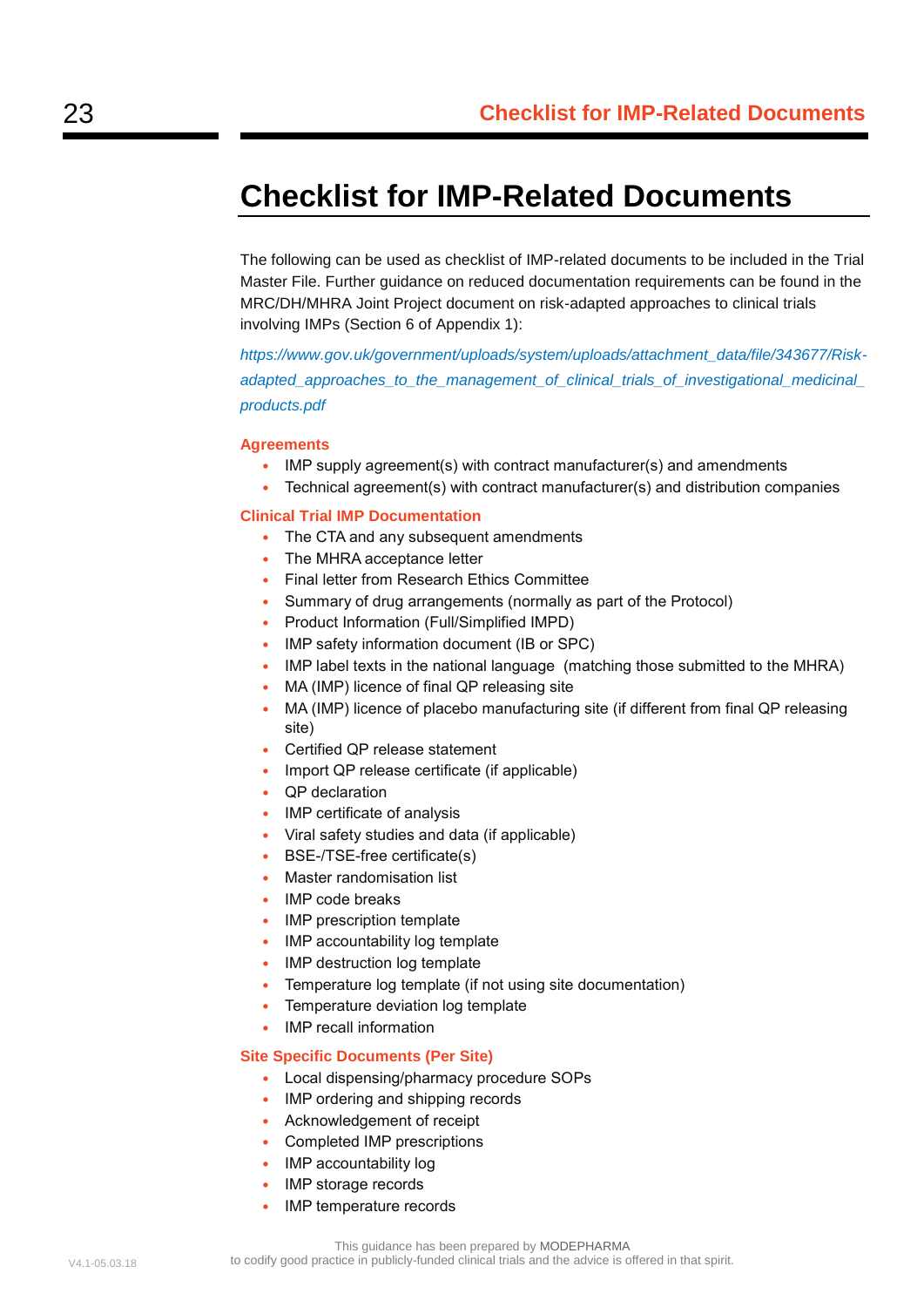# <span id="page-26-0"></span>**Checklist of Manufacturing Costs for Trial Supplies**

This checklist of common costs involved in arranging trial supplies can be used when considering and/or comparing quotes for IMP manufacturing work. The objective is to consider as many of the possible variables as early as possible to (a) establish the most optimal trial medication solution and (b) avoid funding shortfalls during the conduct of the trial.

*Note that this list is not exhaustive and not all cost factors may be applicable.*

| <b>Manufacturing Cost Item</b>                                                     | <b>Applicable?</b> | <b>Considered?</b> |
|------------------------------------------------------------------------------------|--------------------|--------------------|
| Procurement of active products                                                     |                    |                    |
| Receipt and analysis of incoming products                                          |                    |                    |
| IMP development work                                                               |                    |                    |
| Analytical method development and verification                                     |                    |                    |
| Stability study to justify shelf-life                                              |                    |                    |
| Tooling for manufacturing                                                          |                    |                    |
| Manufacture of bulk medicinal products including<br>placebos                       |                    |                    |
| Packaging materials                                                                |                    |                    |
| Packaging work (including labelling and pack assembly)<br>for all batches          |                    |                    |
| Code break envelopes                                                               |                    |                    |
| Release analytics                                                                  |                    |                    |
| QP audit work including imports                                                    |                    |                    |
| QP release certification                                                           |                    |                    |
| Archiving of batch documentation                                                   |                    |                    |
| Project management fees                                                            |                    |                    |
| Regulatory assistance fees                                                         |                    |                    |
| Storage                                                                            |                    |                    |
| Despatch                                                                           |                    |                    |
| Shipment/courier charges (with or without temperature<br>monitoring and insurance) |                    |                    |
| Return of unused medication to Sponsor                                             |                    |                    |
| Reconciliation and destruction                                                     |                    |                    |
| VAT applicability                                                                  |                    |                    |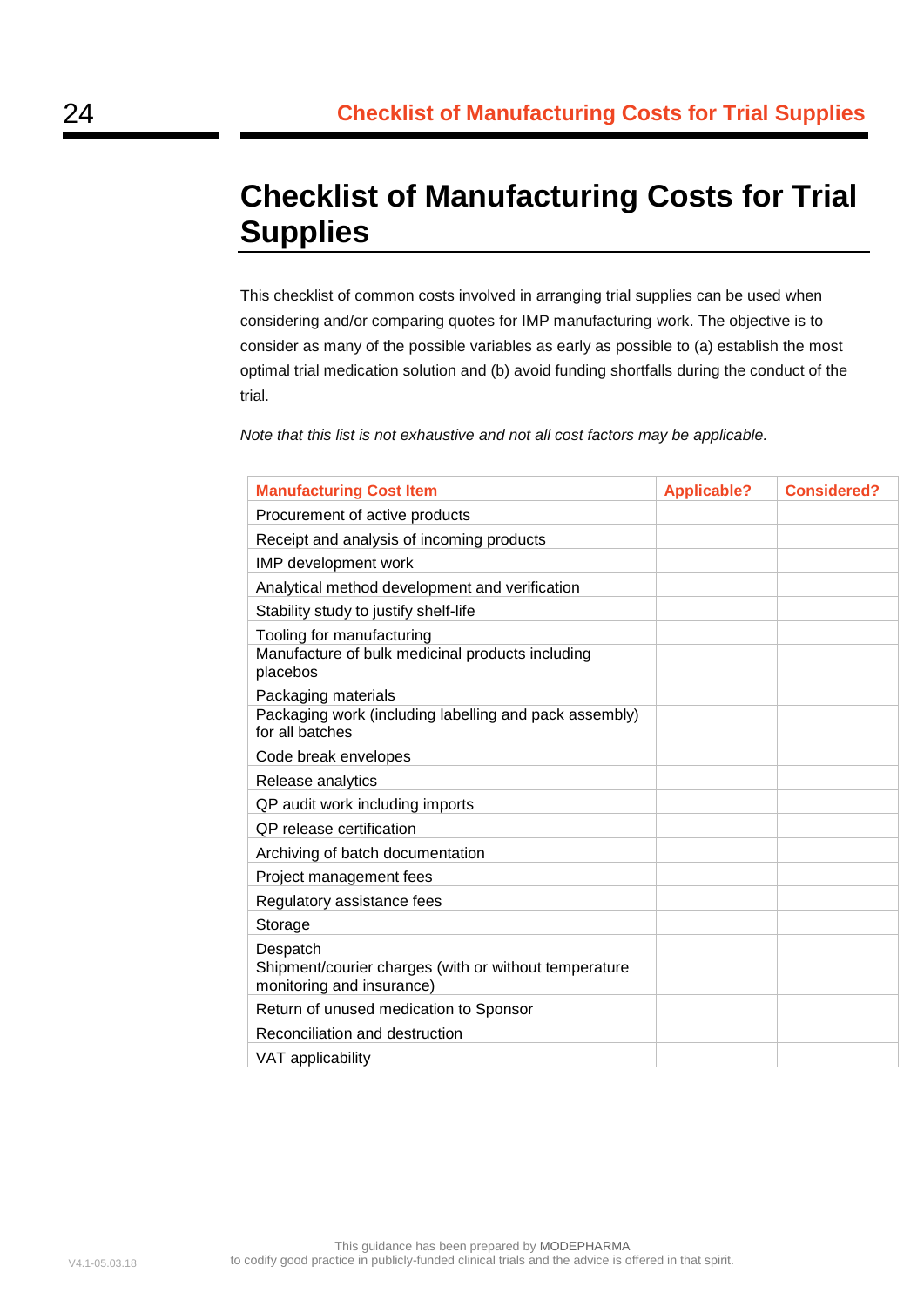## <span id="page-27-0"></span>**VAT and Trial Medication**

Most contract manufacturers of Investigational Medicinal Products and suppliers of trial medication are required to charge VAT on their supplies even if the medication is intended for non-commercial/academic trials.

HM Revenue and Customs have issued several guidance notes about medical services and exemption from VAT. The key points from these guidance notes are:

1. HMRC Guidance Notice 701/57: This includes information about exemption from VAT in relation to clinical research but only explains when the health professionals should and should not charge VAT for their services. Clinical research undertaken by health professionals is exempt from VAT only if it involves patient care, e.g. to monitor a patient involved in the trial for adverse reactions which may be detrimental to their health. If involvement with the patient is restricted to monitoring side-effects for analytical purposes, or to provide analytical testing services with no patient contact, this service is standard-rated.

*[https://www.gov.uk/government/publications/vat-notice-70157-health-professionals](https://www.gov.uk/government/publications/vat-notice-70157-health-professionals-and-pharmaceutical-products)[and-pharmaceutical-products](https://www.gov.uk/government/publications/vat-notice-70157-health-professionals-and-pharmaceutical-products)*

2. As a general guideline, the VAT status of a clinical trial medication is dependent on how the trial is funded. Only if a trial is funded by a charity and fulfils the criteria of Notice 701/6 or Notice 701/1 (Part 6) can the supply of trial medication be zerorated. In these cases the manufacturer/supplier requires a valid exemption certificate.

VAT Notice 701/6: charity funding equipment for medical, veterinary etc uses *[https://www.gov.uk/government/publications/vat-notice-7016-charity-funded](https://www.gov.uk/government/publications/vat-notice-7016-charity-funded-equipment-for-medical-veterinary-etc-uses)[equipment-for-medical-veterinary-etc-uses](https://www.gov.uk/government/publications/vat-notice-7016-charity-funded-equipment-for-medical-veterinary-etc-uses)*

VAT Notice 701/1: charities *<https://www.gov.uk/government/publications/vat-notice-7011-charities>*

Each clinical trial supply must be looked at on an individual basis and the advice of the procurement/finance department should be sought. The manufacturer/supplier must agree to zero-rating a clinical trial supply and until this agreement is obtained, it should be assumed that VAT is applicable on clinical trial supplies.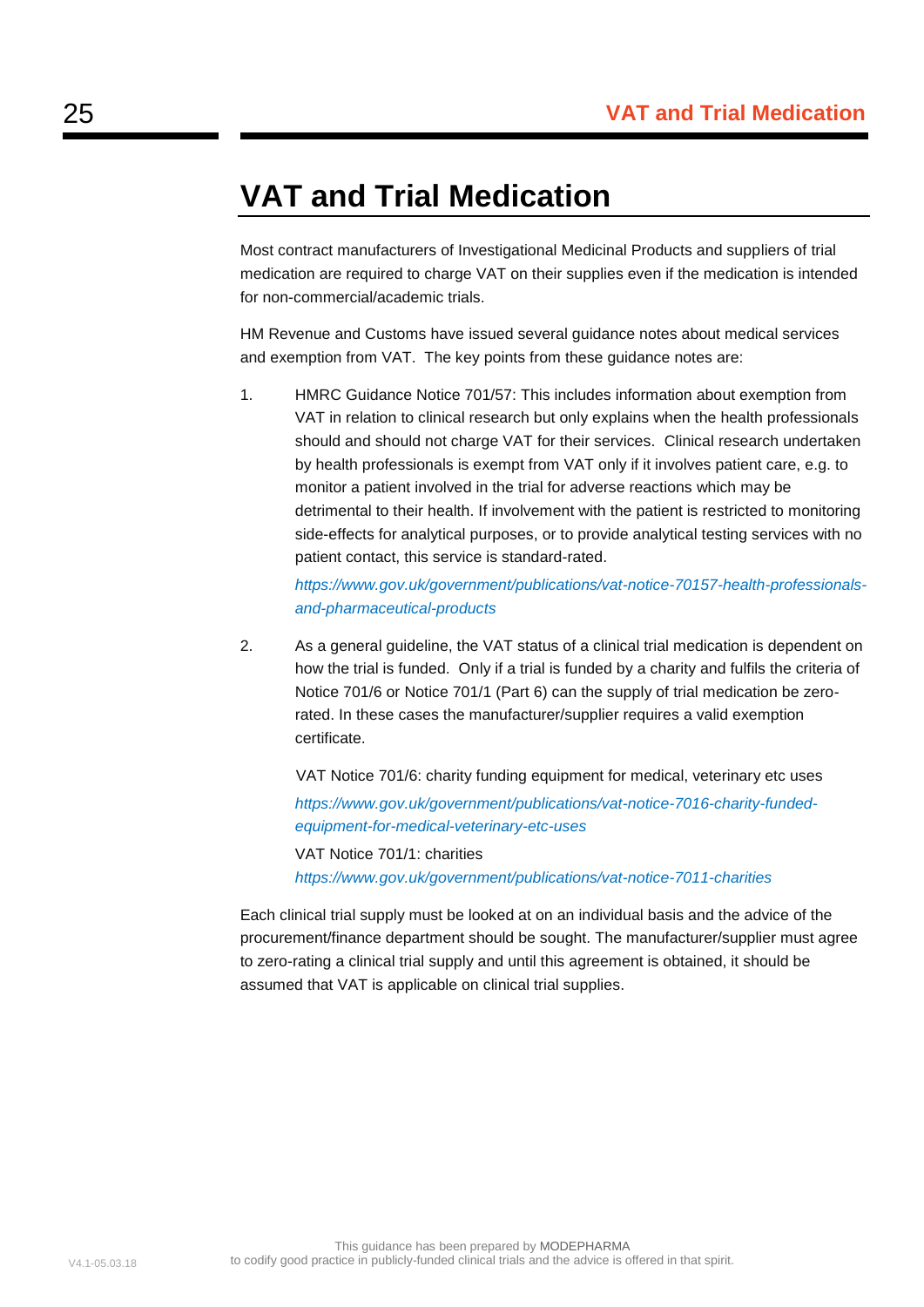# <span id="page-28-0"></span>**Distinguishing Between Pharmacy's GCP and GMP Responsibilities**

This guidance document addresses the distinction between GCP and GMP responsibilities that must be undertaken by pharmacies involved in a clinical trial.

All pharmacy teams involved in the setting up of clinical trials and dispensing of trial medication must adhere to GCP which ensures

- the protection of participants involved in trials and
- the credibility of the data generated in the trial.

The activities that the pharmacy are expected to maintain (including tracking, accountability and storage of IMP) are to ensure these two GCP purposes are fulfilled.

The pharmacy team may, however, also be involved in GMP-related activities such as sourcing, manufacture, assembly and/or labelling of IMPs. In contrast to GCP, GMP is that part of Quality Assurance which ensures that products are consistently produced and controlled to the quality standards appropriate to their intended use and as required by the Marketing Authorisation or product specification.

In these cases, the GMP responsibilities will differ depending on the involvement of the pharmacy with regards to the manufacture of the IMP:

- **Sourcing of IMPs from an external manufacturer:** The dispensing pharmacy team may be involved in finding and selecting an external MIA(IMP) manufacturing site to manufacture a trial IMP. In this case the pharmacy must ensure the requirements of EU GMP are fulfilled for the manufacture of the IMP. This includes confirming that the manufacturer has the appropriate licence for the required work and IMP dosage form. The pharmacy must also satisfy itself that the particular IMP manufacturer is suitable for the planned works.
- **Manufacture of IMPs at local pharmacy production unit:** Some pharmacies have a production unit in which case the manufacture should be carried out under an MIA(IMP) if the IMP is manufactured there.
- **Assembly and relabeling of IMPs at a pharmacy:** In pharmacies without a production unit, the dispensing pharmacy team may assemble and label/re-label IMPs in certain cases. Regulation 37 of The Medicines for Human Use (Clinical Trial) Regulations 2004 as amended [SI 2004 1031] allows for situations where this requirement to hold a manufacturer's authorisation does not apply. There are restrictions that apply to this regulation and there is an expectation by the Competent Authority that GMP will be applied for any work undertaken on the IMP.
- **Dispensing of IMP for clinical trial use:** If the pharmacy team's involvement does not include any manufacture or assembly there are no GMP requirements to be met. In this case only GCP requirements must be ensured.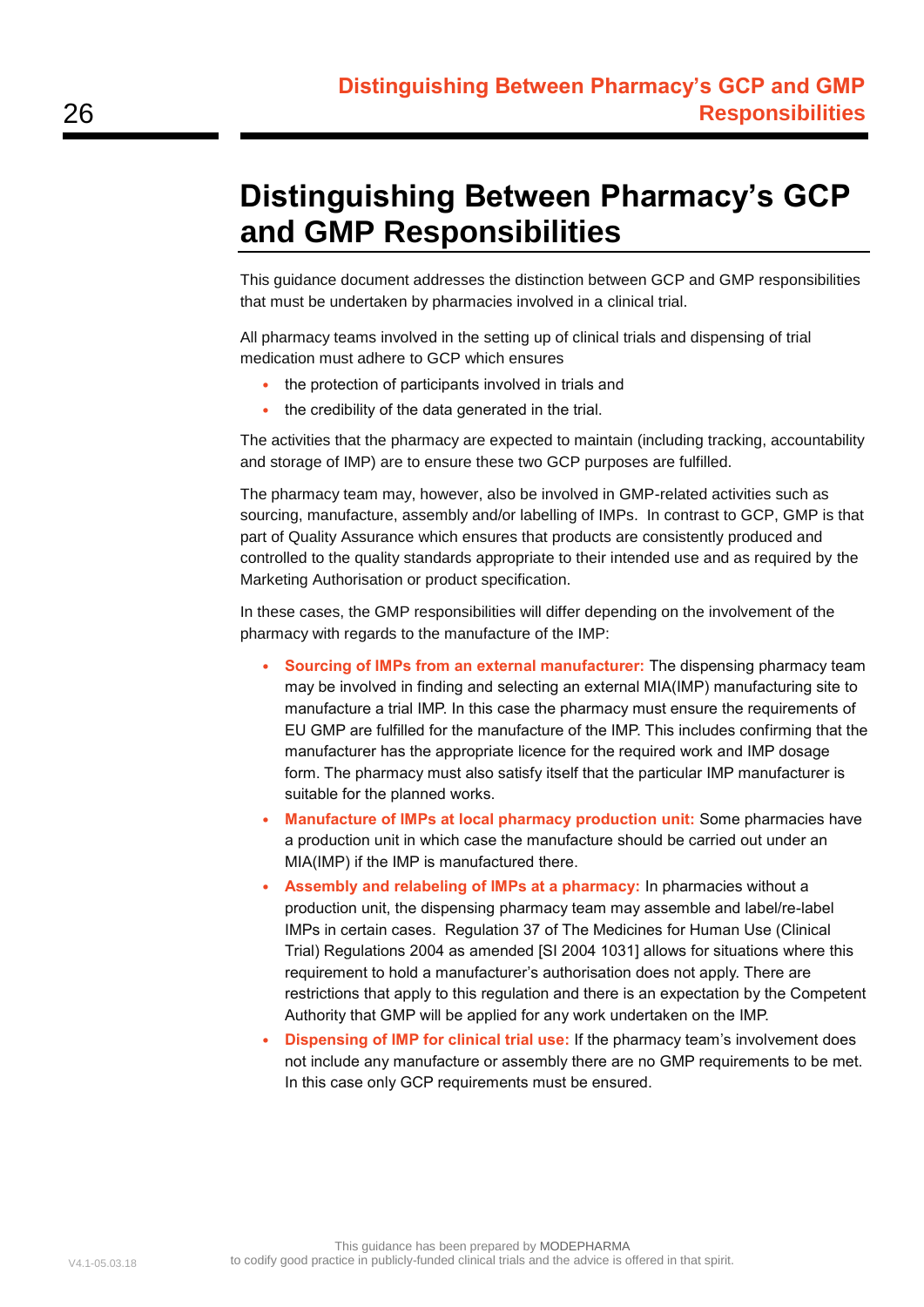# <span id="page-29-0"></span>**Working with Pharmacy Services**

## **Professional Guidance on Pharmacy Services for Clinical Trials**

This professional guidance on pharmacy services for clinical trials was initially prepared in 2005 on behalf of the Royal Pharmaceutical Society of Great Britain and the Institute of Clinical Research. This brief guide has been produced to help researchers to work smoothly with pharmacy departments to manage on-site clinical trial medication as effectively as possible. It has been reviewed and subsequently revised in 2013:

*[https://www.rpharms.com/Portals/0/RPS%20document%20library/Open%20access/Hospit](https://www.rpharms.com/Portals/0/RPS%20document%20library/Open%20access/Hospital%20Pharmacy%20Hub/professional-guidance--n-pharmacy-services-for-clinical-trials-141013.pdf) [al%20Pharmacy%20Hub/professional-guidance--n-pharmacy-services-for-clinical-trials-](https://www.rpharms.com/Portals/0/RPS%20document%20library/Open%20access/Hospital%20Pharmacy%20Hub/professional-guidance--n-pharmacy-services-for-clinical-trials-141013.pdf)[141013.pdf](https://www.rpharms.com/Portals/0/RPS%20document%20library/Open%20access/Hospital%20Pharmacy%20Hub/professional-guidance--n-pharmacy-services-for-clinical-trials-141013.pdf)*